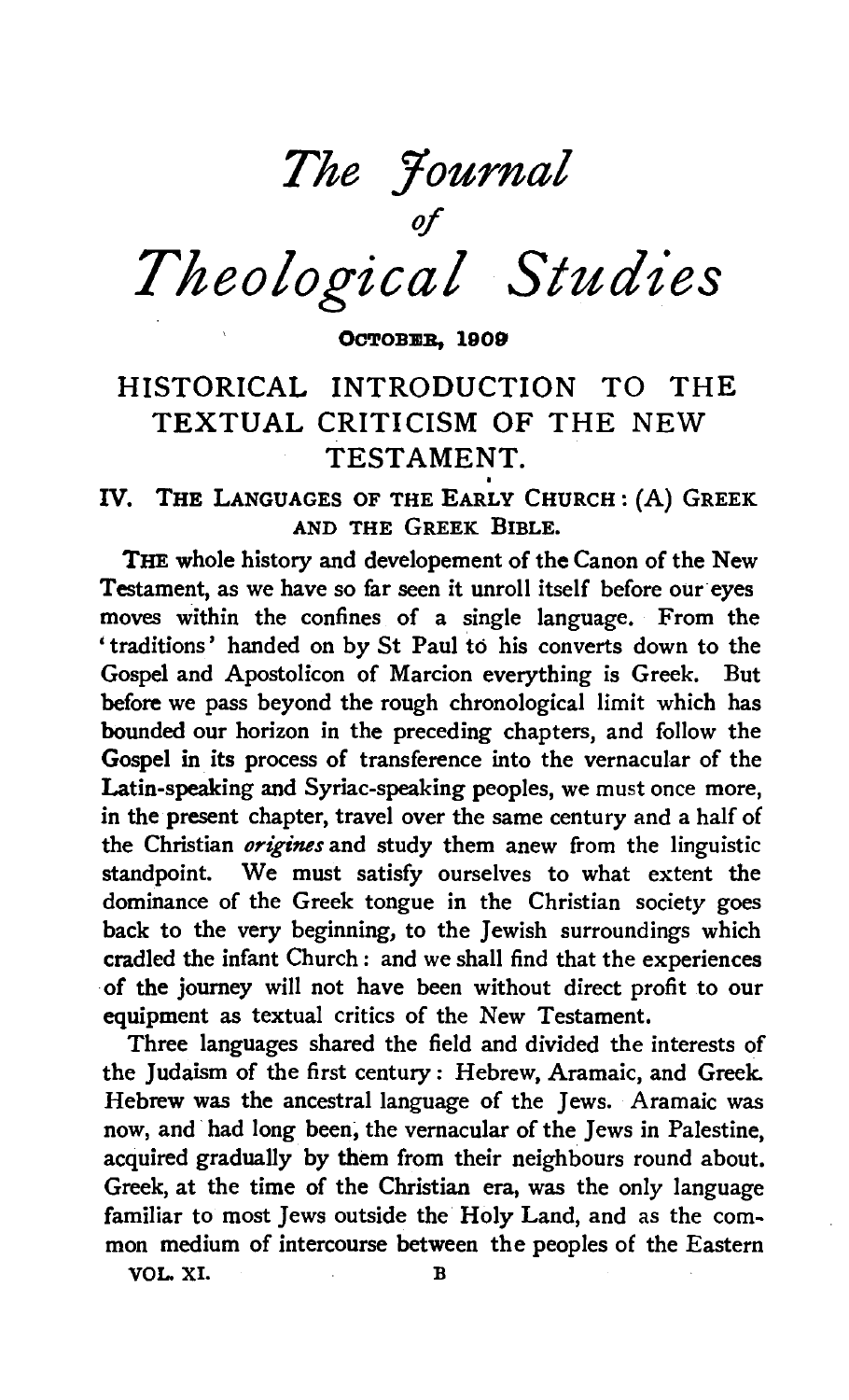Mediterranean was known to many even of the Aramaic-speaking Jews of Palestine.

HEBREW had wholly ceased to be a spoken language : the 'Εβραϊστί of the title on the Cross, the 'Εβραίς διάλεκτος of St Paul's speech on the steps of the *Parembole,* mean Aramaic, not Hebrew<sup>1</sup>: but it was the language of the sacred books which counted for so much in the life of Judaism, and in view both of the high standard of education among the Jews and of the near affinity of the Hebrew and Aramaic tongues, it is probable that there were still many Jews who could understand it. In the synagogues of Palestine the Scriptures were always read in the Hebrew original : no translation into Aramaic was ever made, but the time came when for the benefit of Aramaic-speaking congregations a Targum or running paraphrase in Aramaic of the Hebrew text was allowed a subordinate position in the synagogue services, much in the same way as after the official Latin Gospel in the Mass a rendering into the vernacular often follows in French churches to-day. The earliest of these Targums that are extant, the Targum of Onkelos on the Pentateuch and the Targum of Jonathan on the Prophets, may go back in substance to the first and second centuries A.D. : and no doubt the beginnings of the system are to be sought for earlier still.

ARAMAIC-a name which, though properly speaking it is interchangeable with Syriac and applies equally to all its dialects, is now used conventionally by historians of Christianity to distinguish the dialect of Palestine or southern Syria from the related but not identical dialect of northern Syria or Edessa-was doubtless the familiar language of our Lord and His apostles. All the fragments of His speech which our Greek Gospels have preserved untranslated are in the Aramaic idiom<sup>2</sup>: and there have been few

<sup>2</sup> Marc. v 41 Ταλειθά κούμ, vii 11 Κορβάν, vii 34 Έφφαθά, xv 34 Έλωί έλωί λαμά σαβαχθανεί, and cf. iii 17 Βοανηργέs. In all these cases translations are given side by side with the original. That our Lord would be expected to speak in Aramaic is further clear from Acts xxvi 14 ήκουσα φωνήν λέγουσαν πρόs με τη Έβραϊδι IJ,aAliCT9J. [Compare too the words *'Paf313•l, 'Pa/J/3ovv•l, 'Ouavva.]* 

<sup>&</sup>lt;sup>1</sup> It is a curious point of contact between the Fourth Gospel and the Apocalypse that in both books the writer is fond of introducing names, in the Gospel Aramaic, in Apoc. Hebrew, under the title ' $E\beta\rho a u\sigma r'$  (the word does not occur in any other New Testament book)-Jo. v 2 Βηθζαθά or Βηθσαϊδά or Βηθεσδά, xix 13 Γαββαθά, xix 17 Γολγοθά (and cf. xx 16 'Ραββουνεί): Apoc. ix II 'Αβαδδών, xvi 16 <sup>\*</sup>Αρ Μαγεδών. The Greek and Gentile Luke apologizes for the vernacular 'Axe $\lambda \delta \alpha \mu \dot{d} \chi$ , with perhaps a touch of polite disdain,  $r\hat{y}$  διαλέκτφ αύτων, Acts i 19.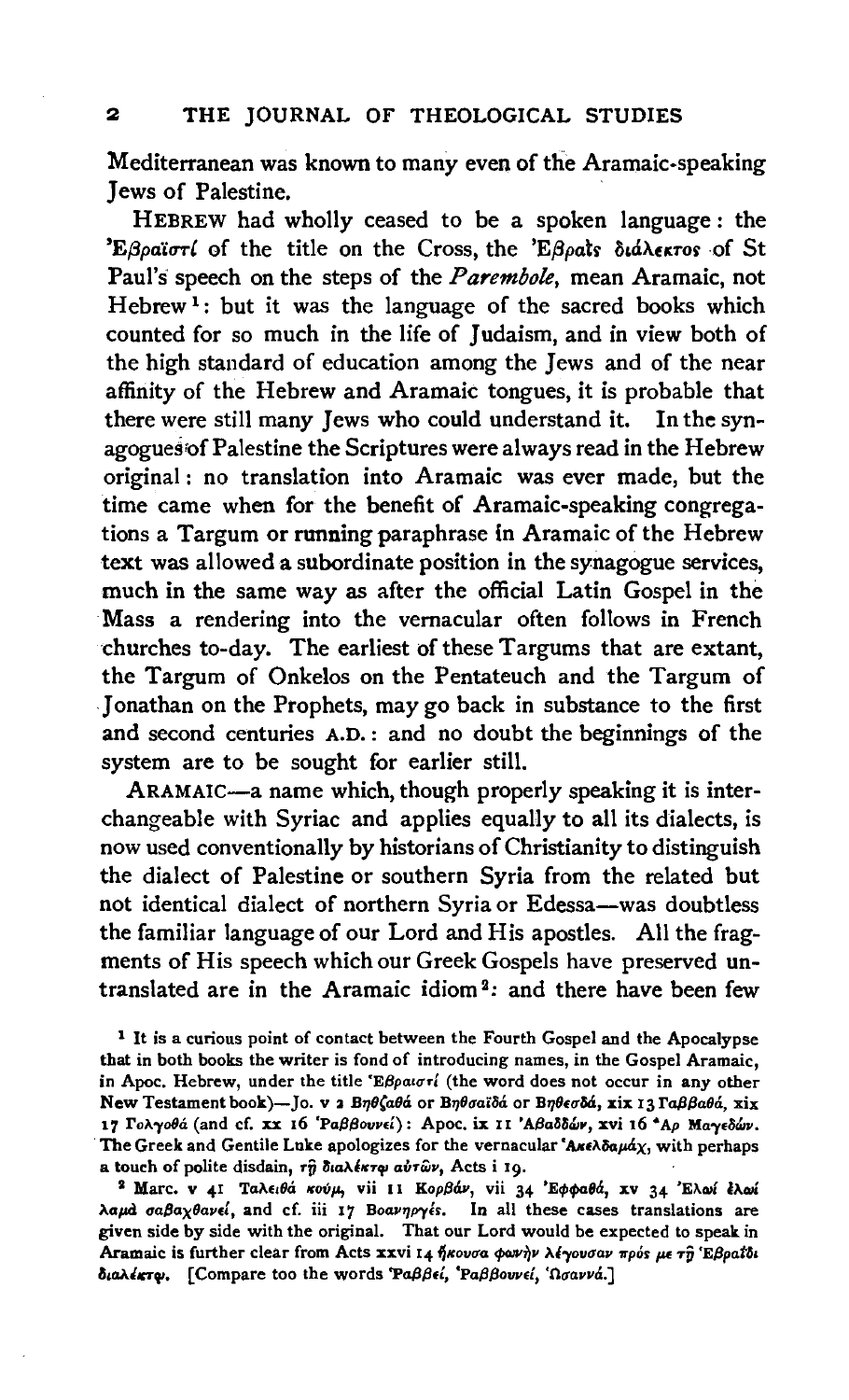# TEXTUAL CRITICISM OF THE NEW TESTAMENT 3

more interesting contributions within our own generation to the better understanding of the Gospels than the attempt to get behind the Greek form in which our Lord's teaching, as it has come down to us, is clothed, and to penetrate, in the case at least of the simpler ideas and expressions, to the underlying Aramaic kernel. It is possible too that the local church of Jerusalem, and its lineal representative after the flight of the Christians at the time of the great siege, the church of Pella, were bilingual and still understood, perhaps still employed for worship, the language used by Christ. Even outside Palestine some few of the first disciples found their missionary field among Semitic-speaking peoples. Early tradition connected St Bartholomew with the church of Ethiopia, St Thomas and St Thaddaeus with the church of Edessa. And though all the books of the New Testament, as we have them, are in Greek, the possibility must not be excluded that our Greek books may in some cases be reproductions of an Aramaic original or at least expansions of an Aramaic nucleus.

Yet examination of the evidence does not, save in a single instance, lend any real colour to such suppositions. Jerome explained the difference between the styles of 1 and 2 Peter by suggesting that the apostle employed different interpreters in the composition of the Greek of the two epistles  $1:$  but Jerome probably underrated the extent to which Greek must have become a familiar language even to an apostle who had started life as a fisherman in Galilee, and we must 1ook on other lines for the solution of the problem of the *secunda Petri.* Papias, too, long before Jerome, had called Mark the interpreter of Peter, and Irenaeus had followed Papias<sup>2</sup>: but if it were certain that they meant by  $\epsilon_{\rho\mu\eta\nu\epsilon\nu\tau\eta}$ s an interpreter from one language into another, would it not be more likely that the interpretation was from Greek into Latin for Latin-speaking hearers at Rome, rather than from Aramaic into Greek ? Clement of Alexandria accounts for the difference of Greek style between the epistle to the Hebrews and the (other) Pauline epistles by the conjecture that St Paul wrote to the Hebrews in Hebrew, and that the Greek text is a rendering

*Ep. ad Hedibiam* 120 *Quaesl.* xi (Vallarsi, i 838) 'Denique et duae epistulae quae feruntur Petri stilo inter se et charactere discrepant structuraque verborum. ex quo intellegimus, pro necessitate rerum diversis eum usum interpretibus '.

Eus. *H. E.* iii 39: Iren. *adv. Haer.* Ill i I (Greek in Eus. v 8): and cf. Jerome in the passage just quoted, 'Habebat . . interpretem . . . beatus Petrus Marcum, cuius evangelium Petro narrante et illo scribente comrositum est '.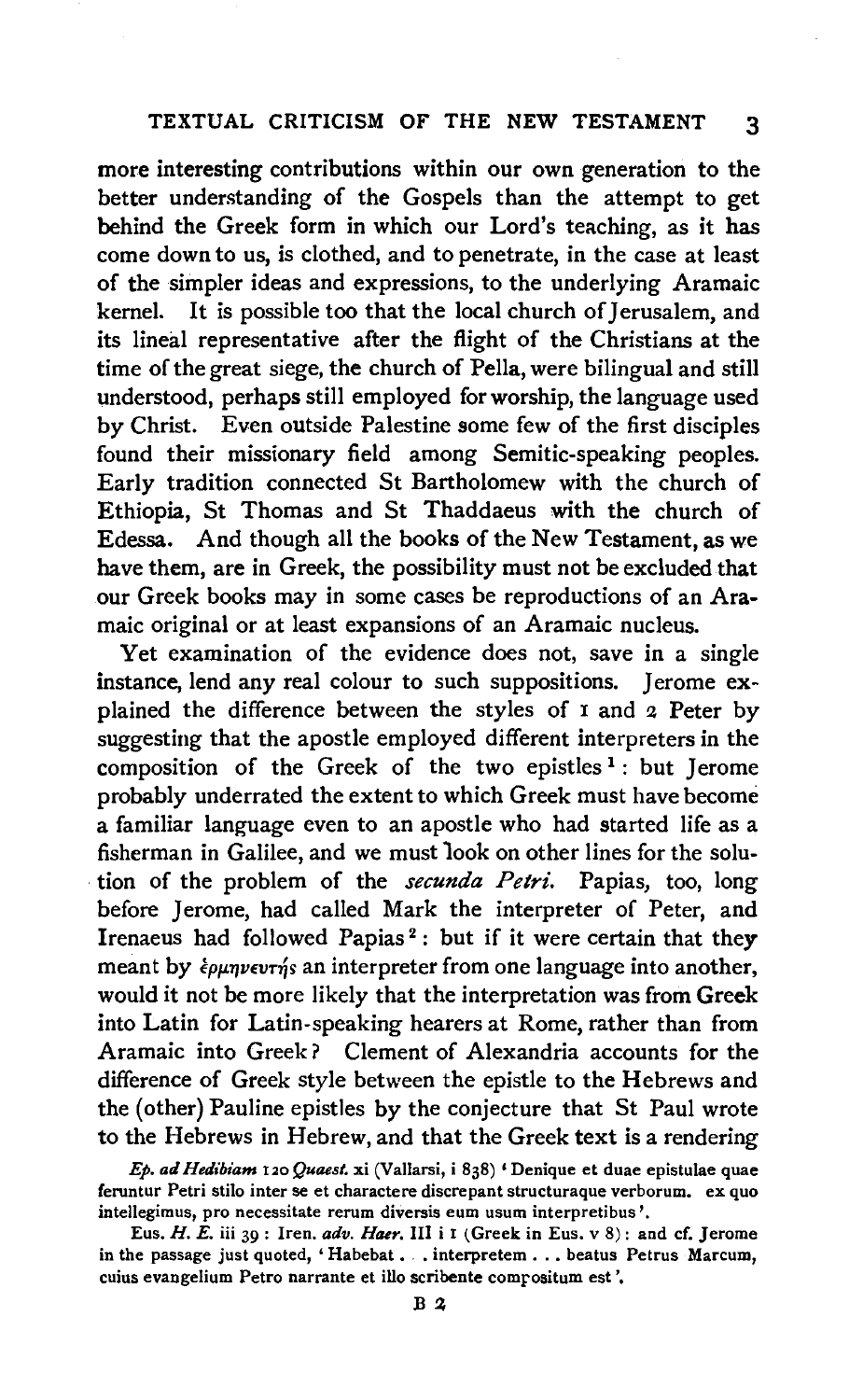by St Luke.<sup>1</sup> Modern critics have suggested the addition of the epistle of St James to the list of books with Aramaic originals<sup>2</sup>: but their reasons are as purely *a priori* as are Jerome's for the epistles of St Peter.

In fact, there is one and only one tangible piece of evidence for an Aramaic original of any New Testament book: and that is of course Papias's categorical statement that' Matthew composed the *Logia* in the Hebraic dialect, and every one interpreted them as best he could'. Scholars are agreed in accepting on this testimony St Matthew's authorship of Aramaic *Logia,* but they differ widely as to what these *Logia* were. Prof. Burkitt suggests that they were a collection of Old Testament prophecies<sup>8</sup>: and nothing would in itself be more probable than that at some very early date *Testimonia* were brought together out of the Old Testament for the purposes of the controversy with Judaism. But what need in that case of individual and separate effort at translation, when the Greek Bible was in all hands to supply an authorized rendering? And why should Eusebius, whose interest was concentrated on the genesis of the canonical Gospels, have inserted unexplained this quotation from Papias, if the *Logia* had nothing more to do with the Gospel as Eusebius knew it than the provision of its references to the Old Testament? Even if we may not, with Lightfoot, translate *Logia* by ' Gospel' pure and simple, it is impossible to account for the ancient and unanimous ascription of our First Gospel to St Matthew's authorship, if there does not lie very near behind it some document at least of ' Sayings' for which the apostle was directly and immediately responsible.• It is interesting to note that Jerome, at the end of the fourth century, found in use among the Nazarene sect in Palestine a Hebrew-that is, an Aramaic-'Gospel according to the Hebrews', which the sectaries themselves appear to have claimed as the original of the Greek Gospel of St Matthew. While it kept on the whole fairly close to the canonical Gospel, its variations, omissions and additions were yet considerable enough to induce J erome to translate it for the benefit of his contemporaries into both Greek and

<sup>1</sup> ap. Eus. *H. E.* vi 14.<br><sup>2</sup> See Mayor's edition, pp. ccv sqq. : Mayor himself rejects the view.<br><sup>2</sup> *Gospel History* pp. 126-128.

 $*$  See above,  $J.$  T. S. Jan. 1909, pp. 171, 172.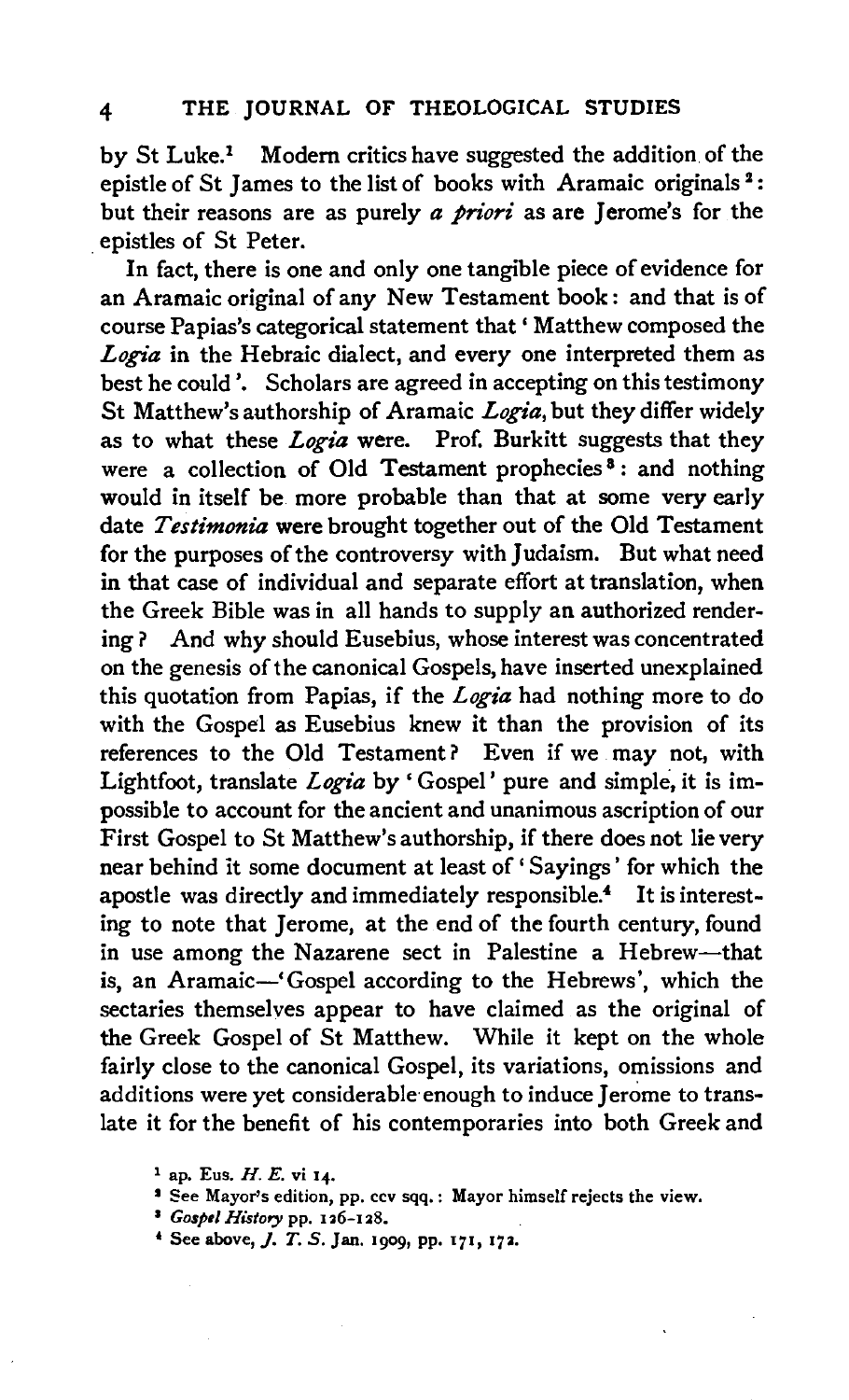# TEXTUAL CRITICISM OF THE NEW TESTAMENT 5

Latin.<sup>1</sup> Not a fragment has survived either of these translations or of the text from which ·they were made : our knowledge of this ' Hebrew ' Gospel is confined to some dozen citations made from it in other writings of St Jerome.<sup>2</sup>

But the real Gospel 'according to the Hebrews', just like the Epistle 'to the Hebrews', was written not in Hebrew or Aramaic, but in Greek. So too, as we have just seen, were the Epistle which James the Lord's brother, the head of the Christian community at Jerusalem, addressed 'to the Twelve Tribes that are in the Dispersion', and also the Epistle of St Peter to the 'sojoumers of the Dispersion' in Asia Minor. The *Didache*  is a Jewish-Christian document and modelled on Jewish exemplars: but the *Didache* again is in Greek. The literature of the Christian controversy with Judaism, the Dialogue of Jason with Papiscus, and the Dialogue of Justin Martyr with Trypho, was embodied from the first in the same language.

That GREEK was the language of the primitive Church is thus a general statement which needs only very slight reservations. And early Christianity was Greek, because contemporary Judaism was in the main Greek also.

The Jewish Dispersion was one of the most marked results of the great movement of Hellenic expansion which accompanied and followed the conquests of Alexander the Great. Cities were the distinctive feature of Greek as opposed to ' barbarian ' life : and the planting of new cities was the principal expedient by which Alexander and the successors who partitioned his dominions after him set themselves to Hellenize the Eastern world. But the native Greek population must have soon proved insuf-

<sup>1</sup> Vir. Ill. § 2 'Evangelium quoque quod appellatur secundum Hebraeos et a me nuper in Graecum Latinumque sermonem translatum est, quo et Origenes saepe utitur': in Matt. xii 13 'in evangelio quo utuntur Nazaraei et Ebionitae, quod nuper in Graecum de Hebraeo sermone transtulimus, et quod vocatur a plerisque Matthaei authenticum': adv. Pelag. iii 2 'in evangelio iuxta Hebraeos quod Chaldaico quidem Syroque sermone sed Hebraicis litteris scriptum est ; quo utuntur usque hodie Nazaraei secundum Apostolos sive, ut plerique autumant, iuxta Matthaeum; quod et in Caesariensi habetur bibliotheca': in Mic. vii 6 'evangelio, quod secundum Rebraeos editum nuper transtulimus' (Vallarsi, ii 817; vii *77;*  ii 768; vi 520).<br><sup>2</sup> Collected in Westcott *Introduction to the Study of the Gospels* Appendix D: but

no. 12 of the list there given should perhaps be omitted, for in that passage *(Comm. in Matt.* ii 5) the words ' in ipso Hebraico ' may mean ' in the original Hebrew [of the Old Testament]'.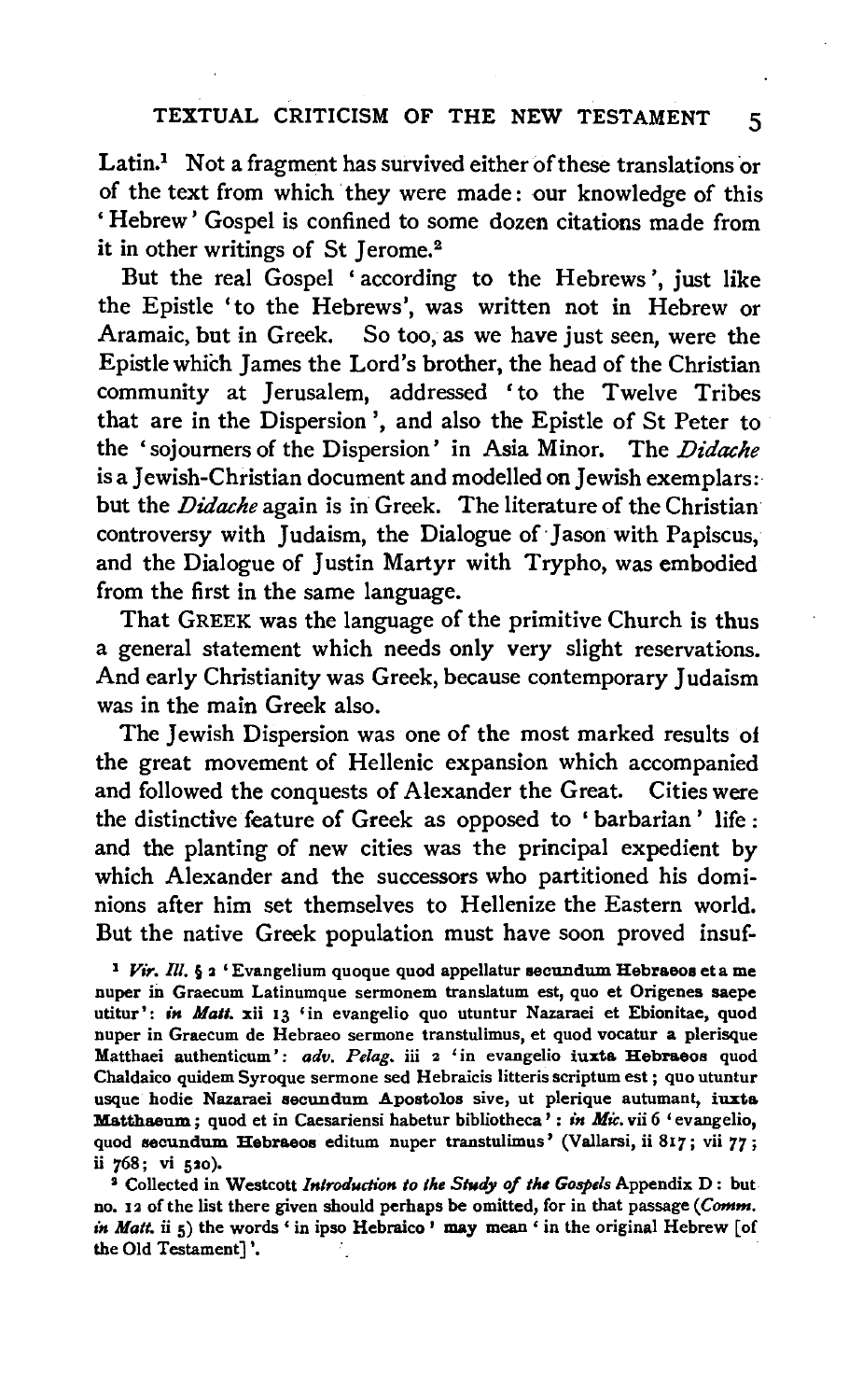ficient for the huge drain on their numbers which this policy implied : and accident or statesmanship discovered in the Jewish race an effective supplement. For centuries past the Jews had been struggling, now with more and now with less success, against absorption by the surrounding peoples, and they were animated therefore by no inconvenient loyalties to the dispossessed governments : a prolific population was willing enough to discharge its surplus into colonies, and genius for trade achieved its fitting outlet in the new city-foundations of the Macedonian conquerors. Asia Minor and the Aegean, Syria, Mesopotamia, but above all Alexandria, were soon full of Jewish emigrants, who lived in their own quarter of each city, under their own laws and their own magis-<br>trates, and in the free exercise of their own religion. The one trates, and in the free exercise of their own religion. necessary concession which the Jew made to his neighbours was in the matter of language. Greek was now the universal medium, not only of literature and education and polite society, but of trade and business, throughout the whole Levant: and just as the Jews of Palestine had learnt to talk Aramaic instead of their ancestral Hebrew, so the Jews of the Dispersion (as the new colonies were collectively called) learnt to talk Greek and forgot their native Aramaic. In especial, under the fostering protection of the Ptolemies, the Greek Jews of Egypt and Alexandria acquired something almost like a distinctive nationality of their own.

Meanwhile, even the Jews of Palestine, at any rate those of the towns, had perforce to employ Greek for the purpose of communication with their Gentile rulers, and of intercourse with the Gentile settlers whom their native princes had encouraged to come and live among them. Caesarea Stratonis, for instance, the favourite foundation of Herod the Great and afterwards the civil capital of the Roman province of Judaea, was from the first a Greek-speaking city. Thus when the Jews of the Dispersion gathered in Jerusalem for the annual feasts, the common ground between visitors and residents was not Aramaic, but Greek: and it necessarily followed that the preaching of the Christ to the 'strangers and proselytes' must almost from the first have been carried on by the apostles, not in a native Aramaic, but in an acquired Greek, or at least through Greek-speaking interpreters.

. If such was the case at Jerusalem, much more was the same thing true of the preaching in the Dispersion. St Paul, as we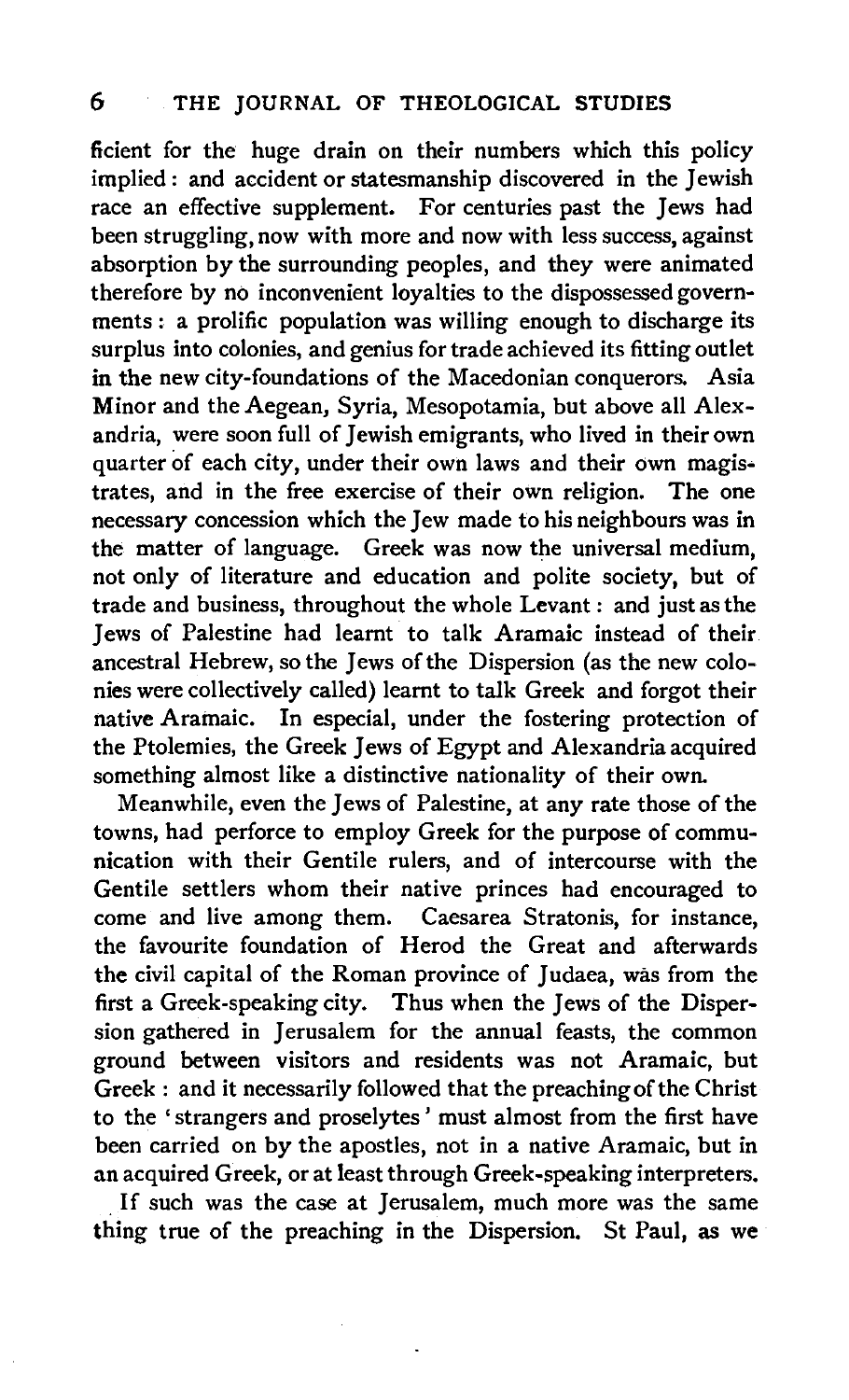learn from the Acts and the Roman epistle, had in the course of his three missionary journeys preached the Gospel' from Jerusalem right round as far as Illyricum ' 1 through Syria, Asia Minor, Macedonia, and Greece. Everywhere he kept to the towns, everywhere he started work in the synagogue : everywhere, as far as we can tell, he preached and was understood in the Greek tongue. If the people of Lystra fell back, in a moment of excitement, on their native language-the historian records the fact just because it was so exceptional <sup>2</sup>-we need not doubt that their ordinary intercourse with the apostle was conducted in Greek on both sides. Nor is there any reason to think that it was otherwise at Rome. The epistle to that Church had been addressed to it in Greek : and from the distinctively Greek character of the Roman Church throughout the succeeding century we can safely argue back to its *origines*, and assume that the first generation of Roman Christians were evangelized, were instructed, and worshipped, through the medium of the same language.<sup>3</sup>

St Peter's missionary labours are not known to us in the same detail as St Paul's. The canonical Acts do not follow him outside Palestine, unless we read some such hidden meaning into Acts xii 17 'he departed to another place'. From the Galatian epistle we learn of his presence at Antioch; and tradition, which there is at least *prima facie* reason to respect, makes him the founder of the Antiochene line of bishops. His own epistle is addressed to the Christians of the five provinces which made up at that time the Asia Minor of Roman rule, though he nowhere expressly implies in it that he had preached to them in person. It is dated from Babylon: but there is every reason to suppose that Babylon is not the literal Babylon of the Euphrates, but the mystic Babylon of the Seven Hills. An unambiguous allusion appears to be made in the Fourth Gospel to St Peter's martyrdom as a familiar fact: and no rival tradition claims for it any other scene than Rome. St Peter, like St Paul, lived and died a missionary to Greekspeaking peoples.

<sup>&</sup>lt;sup>1</sup> Rom. xv 19 από 'Ιερουσαλήμ και κύκλφ μέχρι τοῦ 'Ιλλυρικοῦ. On 'Illyricum' see appended note at the end of this article.<br><sup>2</sup> Acts xiv *II <i>επήραν* την φωνήν αὐτῶν Λυκαονιστί. Cf. Ramsay Church *m the* 

*Roman Empire* p. 58.

s Of St Paul's preaching in Spain more will be said in a later chapter in connexion with Latin Christianity.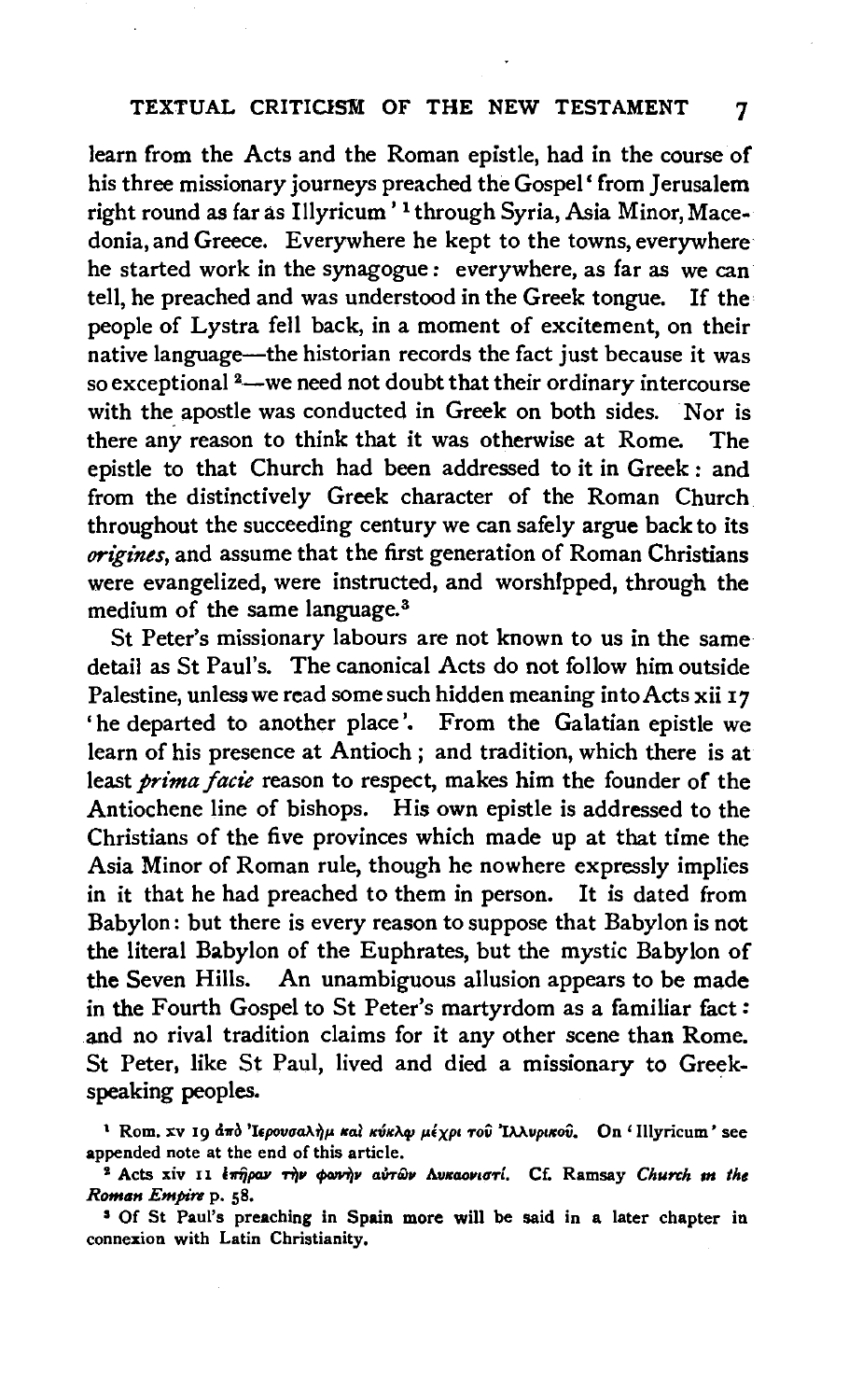What Rome was as a focus of apostolic traditions in the West, that the East possessed in Ephesus and in the province of Proconsular Asia, of which Ephesus was the capital. Here were gathered, as it would seem, about the time of the Jewish War and the destruction of Jerusalem, most of the survivors of the original disciples, and especially those who had hitherto remained in closest contact with Palestine. The Fourth Gospel gives special prominence (apart from Peter and John) to Andrew, Philip, and Thomas: and the two former of these are further connected with Asia Minor by independent traditions recorded in documents of the end of the second century.1 Papias of Hierapolis had conversed with those who had listened to Andrew, Peter, Philip, Thomas, James, John, and Matthew<sup>2</sup>: and though we are not to conclude that all the apostles named had themselves preached in the neighbourhood, we may not unreasonably see, in the prominence of the most purely Hellenic district of Asia Minor as a centre of Christian memories, yet another proof of the almost exclusive hold of the Greek language over the apostolic and sub-apostolic Church.

But if the language of the early Church was Greek, its Bible was Greek too. We modems are so accustomed to think of the Hebrew Old Testament and the Greek New Testament as two sharply contrasted wholes, that we forget that no idea of any linguistic barrier between the two Testaments was for a moment present to the mind of any Greek-speaking Christian. If the New Testament of the Church was in Greek, the Old Testament was in Greek also: and it was in Greek, not because the Church had provided a new vernacular rendering of the unfamiliar Hebrew, but because she inherited an existing one from the Jewish Dispersion. The Septuagint was already the Bible of the vast majority of Jews. They had no need to change their old Scriptures for new ones, when they accepted the teaching of Jesus as Messiah.

About the actual conditions under which the Hebrew Scriptures were rendered into Greek by the Seventy translators, legend was busy at a very remote period. The story of the miraculous accompaniments which guaranteed the divine inspiration of the new

<sup>&</sup>lt;sup>1</sup> 'Eadem nocte revelatum Andreae ex apostolis ut recognoscentibus cunctis lohannes suo nomine cuncta describeret', Canon Muratorianus:  $\Phi(\lambda t, \pi\pi o\nu, \tau\hat{\omega}\nu)$ δώδεκα αποστόλων, δε κεκοίμηται έν Ίεραπόλει, Polycrates ap. Eus. H. E. iii 31, V 24.

 $2$  ap. Eus. H. E. iii 39.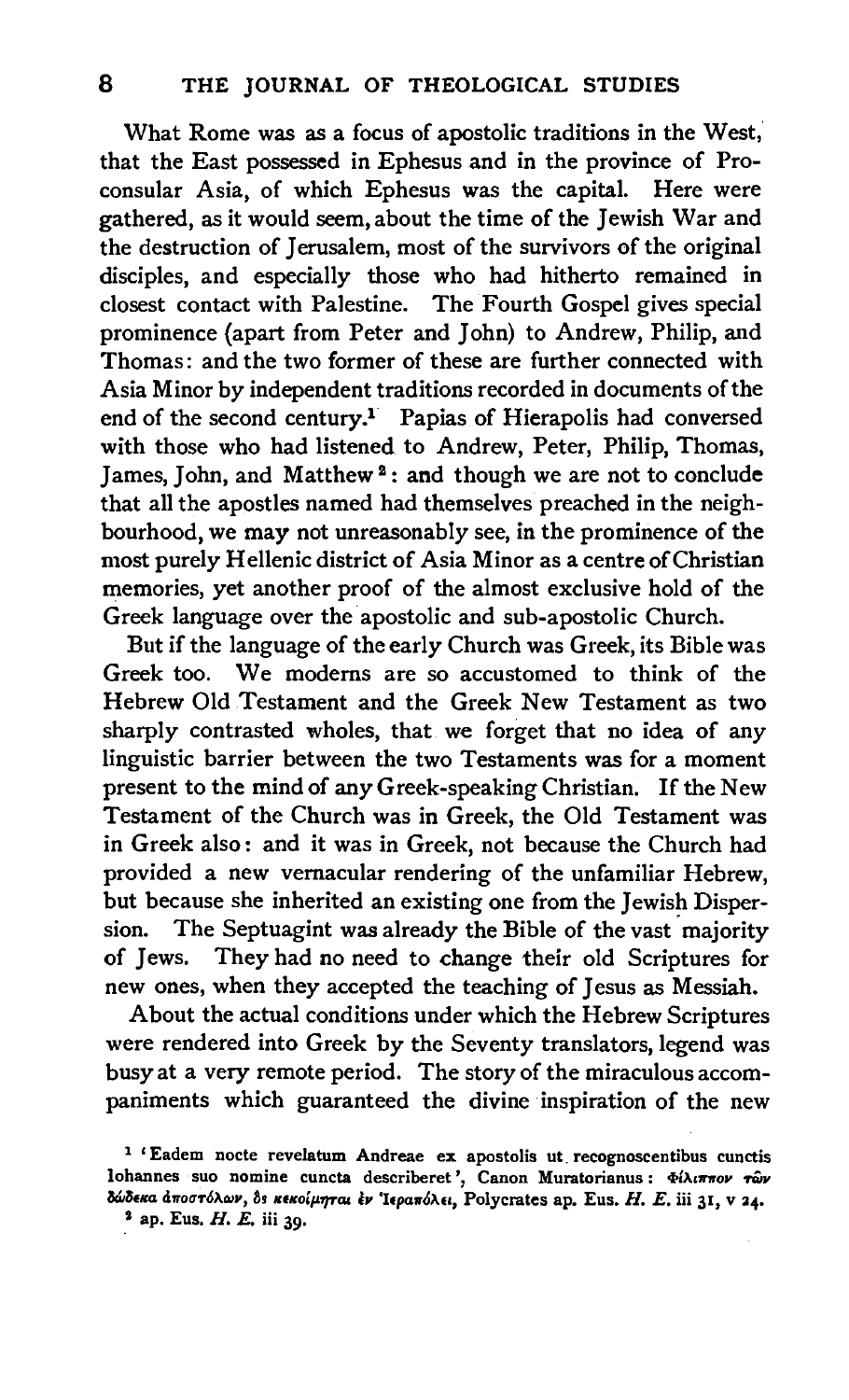#### TEXTUAL CRITICISM OF THE NEW TESTAMENT 9

version may be read in Epiphanius.<sup>1</sup> Even the belief, general among early Christian writers, that the translation of the whole Hebrew Canon was carried through at Alexandria at one and the same time has been disproved by the researches of criticism: it is now clear that the translations of different books or groups of books were made at different times, possibly even in different places. But whatever breaches may have been made in the outworks of tradition, the inner kernel remains : the books of the Law were translated at Alexandria *zso* years or more before Christ, and the whole Hebrew Canon was represented in a more or less official Greek form in time for the Christian Church to adopt and assimilate it before its final separation from Judaism.

But the complete Greek Bible of the Dispersion differed in one very obvious way from the Hebrew Bible of Palestine. Its contents were not the same as the contents of the Hebrew Bible, for it included in addition those books which we call ' deutero-canonical' or' apocrypha'. It was this larger Canon which, outside Palestine and outside the influence of the few scholars who knew the Hebrew language and the Hebrew Canon, was the recognized Bible or Old Testament of the Christian Church : Wisdom and Ecclesiasticus were accepted on the same level as Proverbs, Tobit as Esther, and the books of the Maccabees enjoyed equal authority with the books of Chronicles. The witness of the Western Church before Jerome is practically unanimous in this sense. The great Greek Bibles of the fourth or fifth century,  $NAB C$ , if they differ from one another in the exact contents of their Old Testament,as we have seen that they do in regard to their New Testament, yet agree on a Greek as against a Hebrew Canon.<sup>2</sup> If Melito of

<sup>1</sup> de mens. et pond. §§ 3, 6. Epiphanius appears to be alone in the statement that the 72 translators worked in pairs,  $\langle v \gamma \eta \rangle$   $\langle v \gamma \eta \rangle$   $\kappa$ ard olkiokov, each pair taking a single book; ' thus, for instance, Genesis was allotted to one pair, Exodus to the next pair, Leviticus to the next, and so on all through.' This story so far presents a remarkable parallel to the latest researches of Septuagint scholars, who have called attention to the existence of minute differences in the style of the first and second halves respectively of all the longer books: see Mr Thackeray's proofs in J. T. S. iv 245, 398, ix 88. 1 Cod. C has no more than  $64$  O.T. leaves, but these contain parts of Wisdom

and Ecclesiasticus: of the others N has Tobit, Judith, 1 and 4 Maccabees, Wisdom, Ecclesiasticus: A has Baruch, Tobit, Judith, 1, 2, 3, 4 Maccabees, Wisdom, Ecclesiasticus: B has Wisdom, Ecclesiasticus, Judith, Tobit, Baruch. The order too differs in all three: but all agree in sandwiching the deutero-canonical in among the rest without any distinction.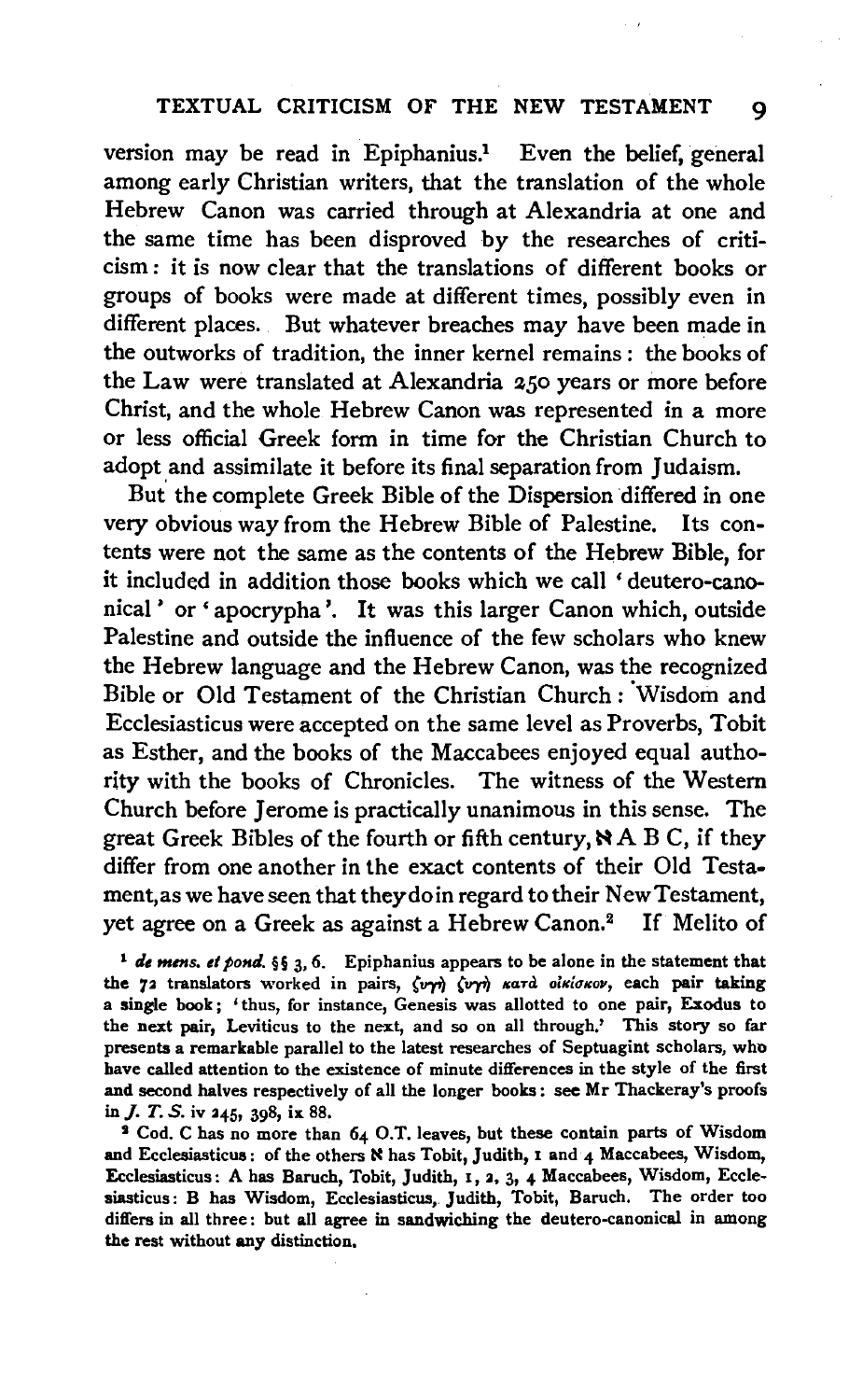Sardis in the second century gives the 'number and order of the ancient books' as he found it recognized in Palestine, the Hebrew colour of the list explains itself: and the same Palestinian influence will account for the arguments of Africanus in the third century, and for the Canon of Cyril of Jerusalem in the fourth. Origen's list is introduced in so many words as the' twenty-two books according to the Hebrews'  $\kappa a\theta$ ' 'E $\beta\rho a$ lovs : his own usage is based on the fuller canon, but his list had an independent influence, and the only truncated list in the West before Jerome is copied direct from it-that, namely, of St Hilary of Poitiers.<sup>1</sup> ! When Jerome set himself to oust the Septuagint text from its position in the Latin Church and replace it by a new translation from the Hebrew, he naturally adopted the Hebrew Canon with the Hebrew text: the additional books of the Alexandrine Canon <sup>1</sup>form no true part of the Vulgate Bible. If the Sixth of the Thirty-nine Articles cites St Jerome as saying that these 'other books the Church doth read for example of life and instruction of manners, but yet doth it not apply them to establish any doctrine',<sup>2</sup> we must make it quite clear to ourselves that this distinction between canonical and deutero-canonical books was in the main a new one of Jerome's own making, and does not represent the inherited tradition of the Church of earlier days. Something like it had been employed by Eusebius in the classification of the books of the New Testament<sup>3</sup>; but the principal additions which mark off the Septuagint Canon from the Hebrew, the books, say, of Wisdom, Ecclesiasticus, and Tobit, had (outside the local and non-Christian influences already named) a wider circulation and a firmer footing in the first four centuries of the Church than the Catholic Epistles or the Hebrews or the Apocalypse. In any case the attempt to reckon degrees of canonicity implies a work

1 Melito ap. Eus. *H. E.* iv 26: Origen ap. Eus. *H. E.* vi 25 : Cyril Hier. *Cauch.*  iv 35: Hilary *Prol. in librum Psalmorum* § 15.<br><sup>2</sup> Praef. in libros Salomonis (Vallarsi, ix 1295) 'sicut ergo Iudith et Tobi et

Macchabaeorum libros legit quidem ecclesia, sed inter canonicas scripturas non recipit : sic et haec duo volumina' [sc. Wisdom and Ecclesiasticus] 'legat ad aedificationem plebis, non ad auctoritatem ecclesiasticorum dogmatum confirmandam. si cui sane LXX interpretum magis editio placet, habet eam a nobis olim emendatam. neque enim sic nova cudimus ut vetera destruamus.'

<sup>2</sup> Eus. H. E. iii 25. Athanasius's thirty-ninth Festal Epistle, A. D. 367, offers the nearest parallel ; it distinguishes the Canonical Books as the Scriptures of the baptized Christian from the Apocrypha as the Scriptures of the catechumen.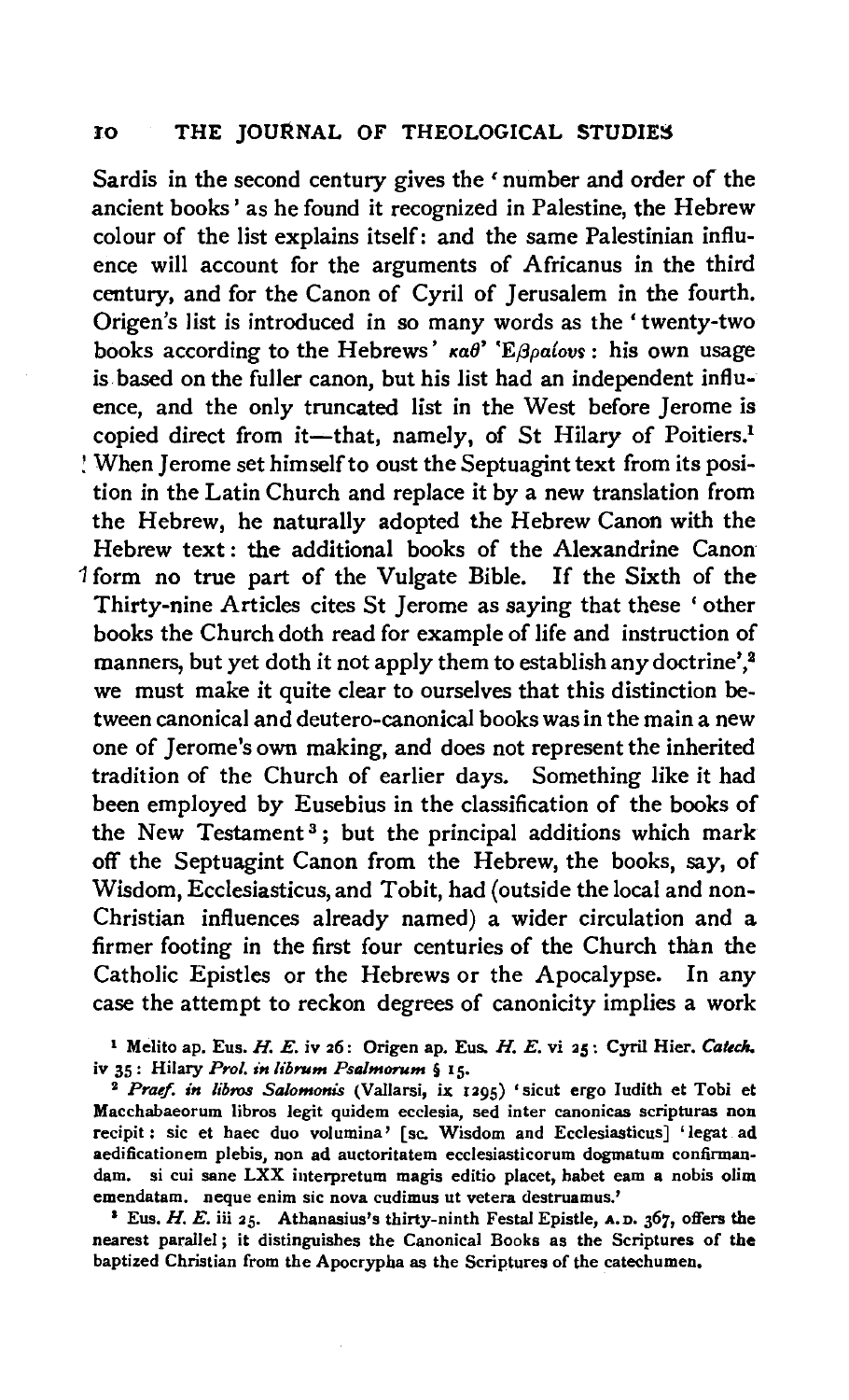of investigation and reflexion: it is, as regards the Old Testament, a device employed by scholars or theologians to bring under one formula older and contradictory conceptions. And of these warring conceptions one is characteristic of the Hebrews and the Hebrew-Christian Church of Palestine, the other of the Jewish Dispersion and of the Christian Churches among the Gentiles.

As with the number of the books, so with their text. The Septuagint translation-if we put aside the difficult question of the versions of the book of Daniel-was current in the Churches, and in a relatively unadulterated form, till its purity first, and next its supremacy, were disturbed by the labours of the two great scholars whose Hebrew acquirements so profoundly affected the future history of the Old Testament texts in the Greek and Latin Churches respectively. Between the work of Origen and the work of Jerome there was indeed a difference of scope and method, which corresponded to a difference in the characters of the two men. Origen accepted *ex animo* the enlarged Greek Canon of the Old Testament as one of the characteristic marks which distinguished the Christian Church: but in the case of the books translated from the Hebrew he found many serious divergences between the Greek of the LXX and the Hebrew text of his day, and his great critical undertaking, the Hexapla, aimed at facilitating the correction of the LXX to the standard of the Hebrew by the aid of the later Greek versions of Aquila, Theodotion, and Symmachus. The transpositions and additions-these latter were supplied from the version of Theodotion-which this procedure rendered necessary were, in Origen's own edition, marked off from the LXX proper by an elaborate mechanical apparatus of asterisks, obeli, and so forth. But while the text thus doctored soon ousted its genuine rival and became the ordinary Old Testament text of the Greek Church,<sup>1</sup> the signs by which the verity of the original LXX had in the Hexapla been safeguarded proved too complicated for the majority of copyists, and were silently

<sup>1</sup> Compare Jerome's ironical remarks, addressed to St Augustine as an adherent of the LXX (ep. cxii 19: Vallarsi, i 746) 'miror quomodo Septuaginta interpretum libros legas, non puros ut ab eis editi sunt, sed ab Origene emendatos sive corruptos per obelos et asteriscos... vis amator esse verus Septuaginta interpretum? · non legas ea quae sub asteriscis sunt, immo rade de voluminibus, ut veterum te fautorem probes. quod si feceris, omnes ecclesiarum bibliothecas damnare cogeris : vix enim unus aut alter invenietur liber qui ista non habeat '.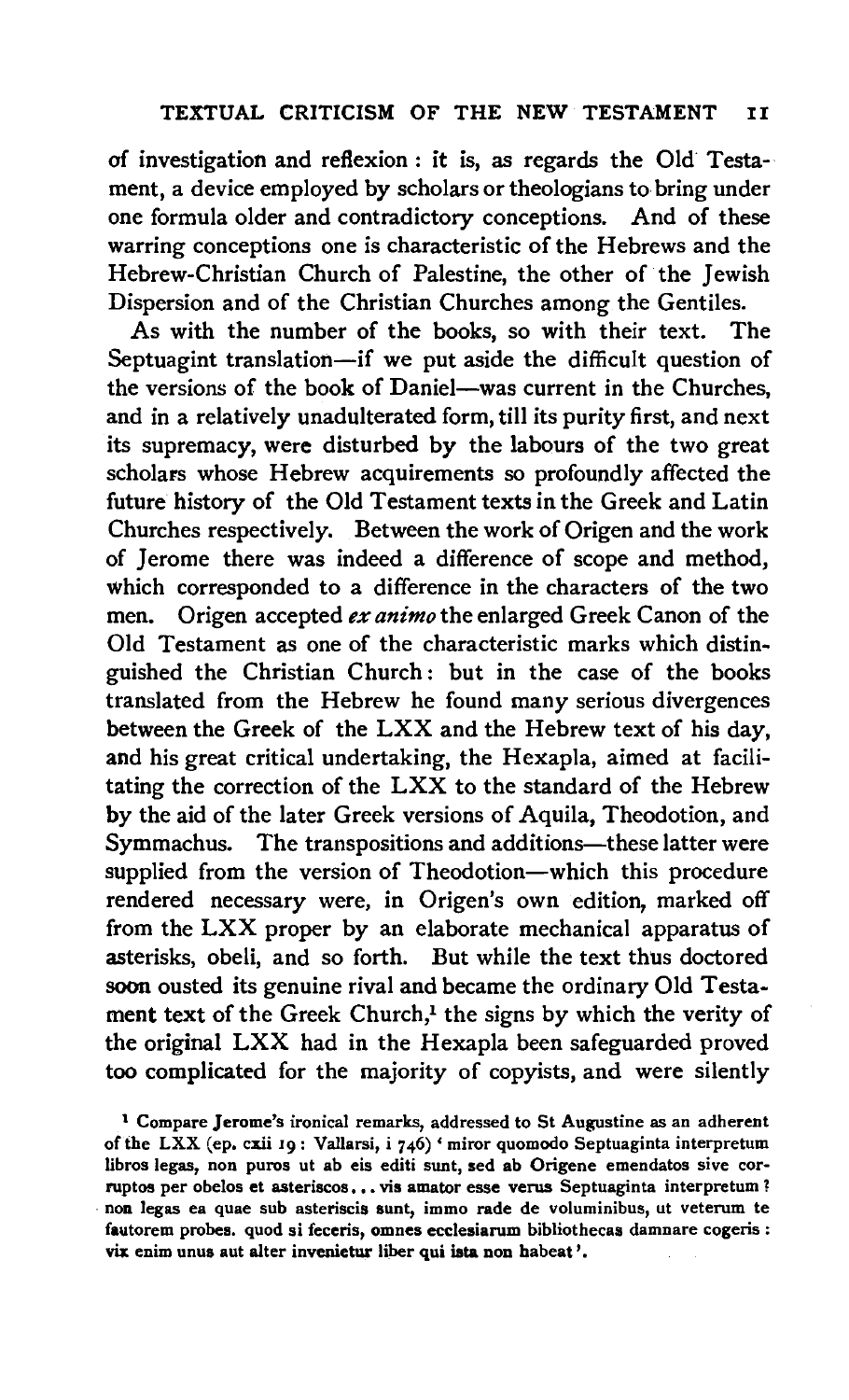dropped. Not even the oldest of our uncial MSS lacks the large increments from Theodotion which bring the Greek Job of the LXX up to the proportions of the Hebrew text; yet neither  $\aleph$ , for instance, nor B reveals by any sort of indication that their LXX text has borrowed numerous passages which are simply Theodotion, and not really LXX at all.

In Origen's system the LXX at least provided the groundwork : Jerome was a better Hebrew scholar than Origen, and was little trammelled either by self-distrust or by respect for ecclesiastical custom. The Vulgate Old Testament was not produced by revision of the Old Latin, but was undertaken in direct and exclusive dependence on the Hebrew.

For the true text of the LXX, then, we have to appeal in the first place to Greek evidence unaffected by the work of Origen, and to Latin evidence unaffected by the work of Jerome: and criticism has made it quite clear that the true text of the LXX is far from being a *quantité négligeable*. The LXX would always indeed have had an imperishable claim on our interest as the Old Testament of the primitive Church: but we know now as well that it is an indispensable aid to the restoration of the Hebrew original, seeing that the tradition of the Massoretic text is as certainly posterior to the Christian era as the LXX is certainly prior. Just as for the New Testament the versions have hitherto been unduly neglected in comparison with the extant Greek evidence, so for the Old Testament the LXX has a value in comparison to any available Hebrew evidence enormously greater than either Origen or Jerome or the scholars of the Protestant Reformation suspected to be the case. On this ground alone we should be rightly proud of the prescience with which Oxford led the way in the eighteenth century by the edition of J. E. Grabe (1707-1720), and followed up Grabe's work with that splendid monument of zeal and erudition, the LXX of Holmes and Parsons (1789-1827): nor shall we be less proud of the determination of Cambridge, under the guidance of Dr Hort and Dr Swete, to supersede the edition of Holmes and Parsons by a still better and completer one.<sup>1</sup>

<sup>1</sup>Of the larger Cambridge edition, edited with admirable care by Mr Brooke and Mr McLean, only Genesis (1906) and Exodus-Leviticus (1909) have as yet appeared: but for the purposes of most of us the beautiful manual edition by Dr Swete, with the same writer's *Introduction to the Old Testament in Greek,* will be amply sufficient.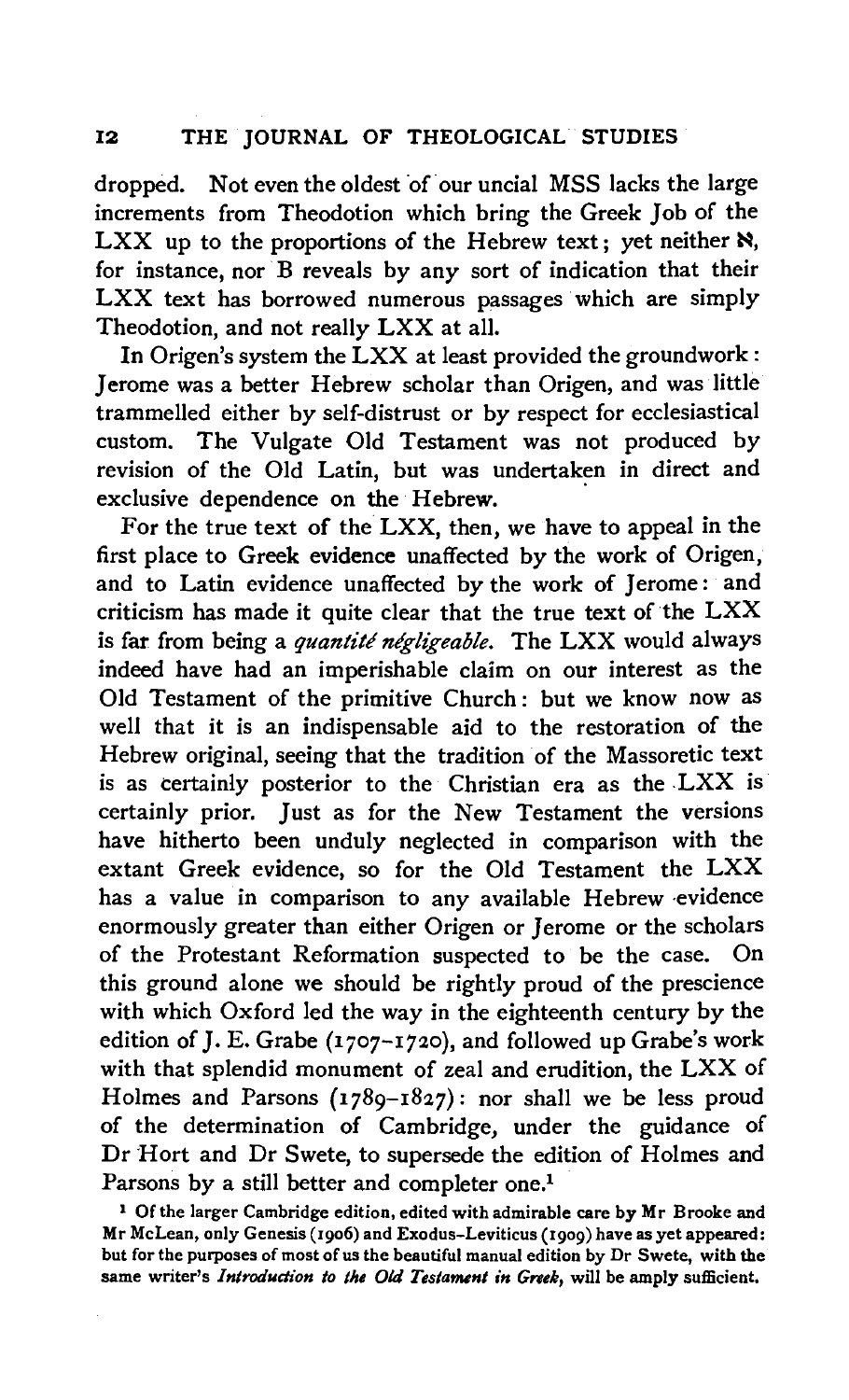#### TEXTUAL CRITICISM OF THE NEW TESTAMENT 13

In emphasizing the fact that the Greek translation of the Seventy was the Bible alike of the Jewish Dispersion and of the early Church, we are bringing it into near relation with our own immediate purpose. When the Christian Church first came to possess the complete Bible of the two Testaments, it was by grafting the collection of Greek scriptures of the New Testament on to the existing collection of Greek scriptures of the Old Testament. On this existing collection of 'sacred' and 'inspired' books, 'profitable for teaching, for convicting and convincing, for instruction in righteousness,<sup>'1</sup> most of the writers of the New Testament had been nurtured whether as Jews or proselytes or converts to the Christ : they were steeped in. its thoughts, they expressed themselves in its language. Books like the Apocalypse and the Epistle to the Hebrews are full of such reminiscences from end to end, and even where the character of the book as a whole does not lend itself to the same usage a particular chapter may occur, as the speech of St Stephen in the Acts, where the necessary conditions hold good : nor is it the least of the merits of Westcott and Hort's edition that by its use of uncial type it keeps this feature prominently before the eyes of every reader.<sup>2</sup> Perhaps critics have not always borne sufficiently in mind the assistance which constant reference to the LXX may supply to the student of the New Testament even in his textual difficulties.3 Our first and most natural presumption will be that, given the familiarity of the sacred writers with the LXX, that one of two various readings is most likely to be correct which agrees with the LXX text. But then we have to remember, on the other hand, that the scribes who copied out our New Testament books were also familiar with the LXX,

<sup>3</sup> I should like in this connexion to name (though they were not intended for textual purposes) the nearly forgotten books of the Rev. E. W. Grinfield, *Novum*  Testamentum Graecum Editio Hellenistica (2 vols., Pickering, London, 1843) and *Scltolia Hellmistica in Novum Testamentum* (2 vols, 1848). Mr Grinfield is probably best known now as founder of the Septuagint lecture at Oxford-a lecture which is only rarely devoted to its proper and primary purpose.

<sup>&</sup>lt;sup>1</sup> 2 Tim. iii 15, 16: I think that the contrasted words *ελεγμόs επανόρθωσιs* at least include the idea of the refutation of the Jewish, and building up of the Christian, interpretation of the Messianic Scriptures.

<sup>&</sup>lt;sup>2</sup> The caution must, however, be added that the editors have rightly included in their uncial type all words or phrases which correspond in sense to any passage of the Old Testament books, whether or no they echo the actual language of the LXX.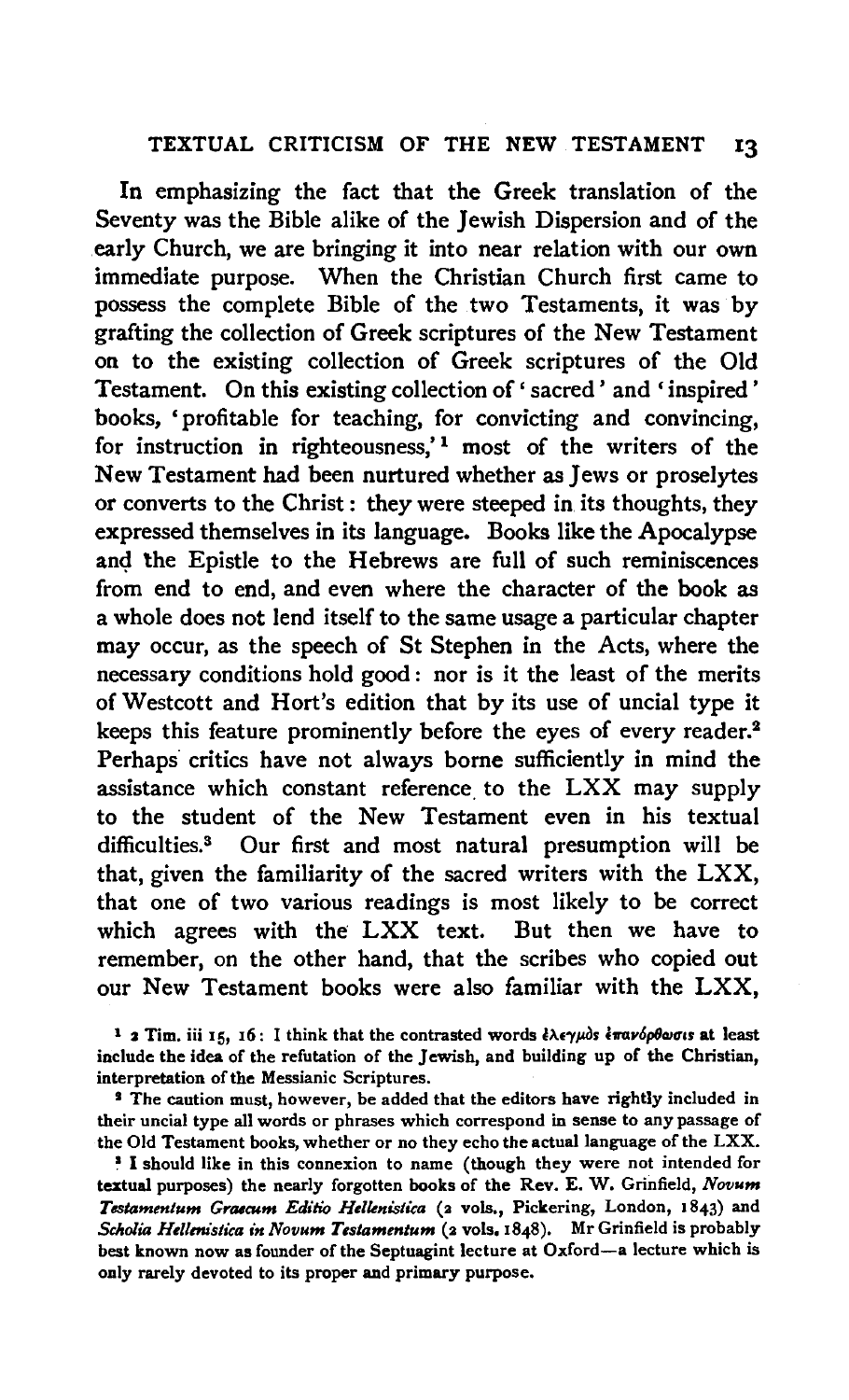### 14 THE JOURNAL OF THEOLOGICAL STUDIES

nay, during the first Christian generations-and we must never lose sight of the truth that it was during those first generations that the most serious variations of text came into being-were ·Often more familiar with the Old Testament, the Bible of their childhood, than with the New. We ourselves find it impossible to escape from similar processes of unconscious assimilation, only with us it is the language of the Old Testament, as the less familiar, which would be in danger of accommodation to the language of the New: with ancient scribes the temptation was strong to assimilate all derived language to its source, to raise the standard of exactness all round, to make a reminiscence into a quotation, and a loose quotation into a precise one.

We must first admit that there are cases where it is the New Testament writer who follows the LXX text and the New Testament scribes (or some of them) who diverge from it. Such cases are rare, and probably occur only where the phrase echoed from the Old Testament is not well enough known to be familiar and at the same time unusual enough to encourage alteration. A good illustration will be Luc. iv 26, where the reading *Σάρεπτα της Σιδωνίας* 'Sarepta of the Sidonian country' is given by  $\mathbb{R}$  ABCD I, the Ferrar group, and both Old Latin and Vulgate, in exact accordance with 3 Reg. xvii 9: while the later Greek MSS and the Syriac versions substitute for the unusual adjective Σιδωνίαs the well-known place-name Σίδωνος. The external evidence is decisive: and we deduce from it that the chance that an unexpected phrase will be turned into an ordinary one may be greater than that the scribes would in· so small a matter have either known or verified the exact wording of the LXX.

But far more numerous are the passages where scribes have, consciously or unconsciously, brought the text of the New Testament writers into closer agreement with their source or supposed source in the Old Testament.<sup>1</sup> Of the various forms

<sup>1</sup> Attention may be called in passing to an instance where, as Prof. Burkitt points out *(Gospel History and its Transmission* p. 49), independent reminiscence of a LXX phrase by St Matthew and St Luke will account for one of the rare agreements between them in Marcan matter against St Mark. In both Matt. xvii 17 and Luc. ix 41 the reading  $\tilde{\omega}$  yeved anotos kal dieorpapper appears to be certain (although Marcion's Gospel text, and therefore perhaps his copy of St Luke, did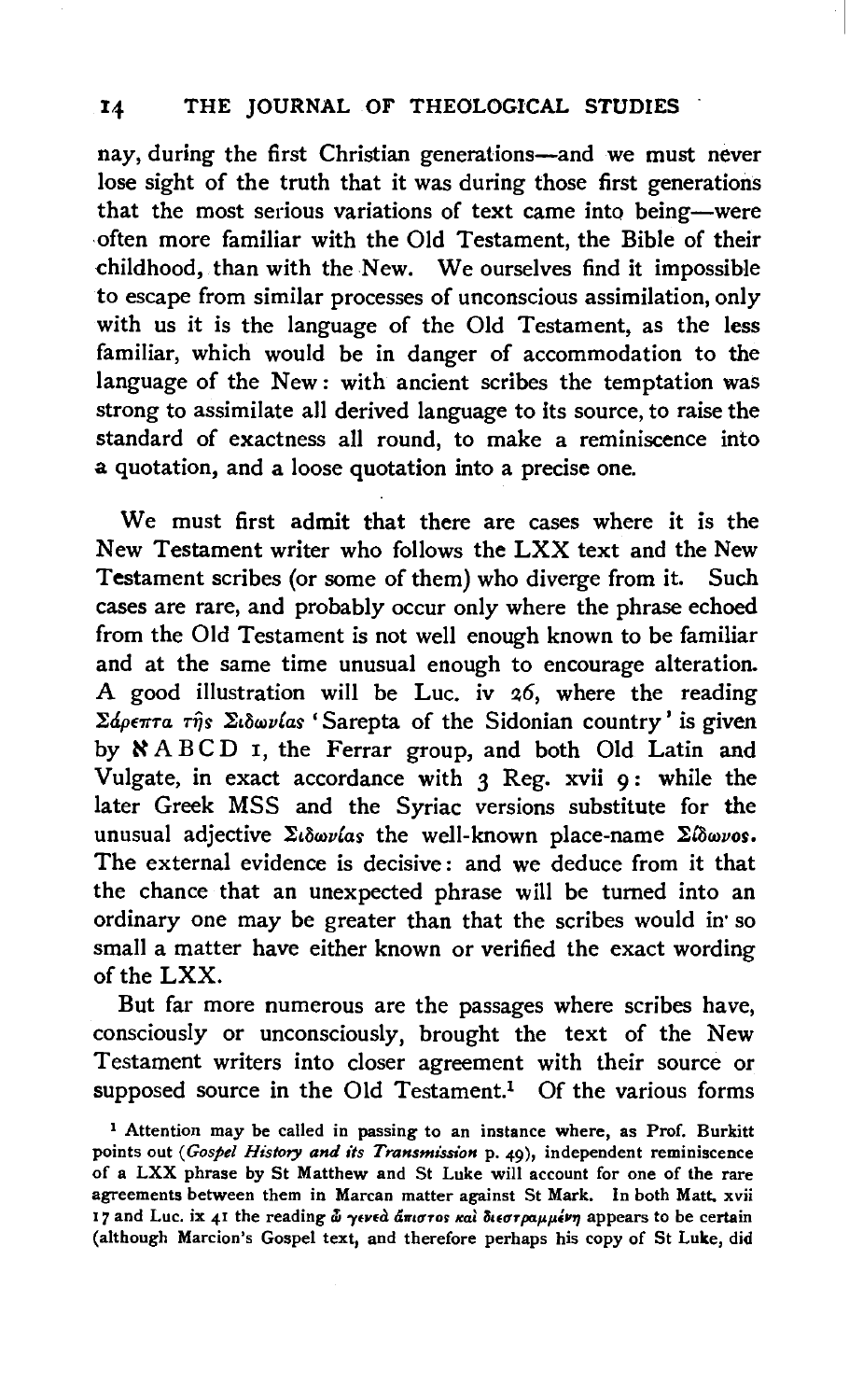which their misguided energy took in this direction, the simplest is that where a definite quotation is expanded to the full measure of the LXX, without any actual alteration of what evangelist or apostle had written. Thus the quotation in Luc. iv 18, I9 is introduced by reference to the 'roll of the prophet Isaiah', and is in fact found in Is. lxi I, 2. But whereas in the original the central words ran απέσταλκέν με *lάσασθαι τούς συντετριμ-* $\mu$ ένους την καρδίαν (or τη καρδία), κηρύξαι αίχμαλώτοις άφεσιν κτλ., St Luke's text, according to the witness of  $\aleph$  B D L  $\Xi$  33, the Ferrar group, the Latin versions, the Old Syriac, Origen, Eusebius, and Athanasius, gave an abbreviated version απέσταλκέν με κηρύξαι alyua $\lambda$ ώτοις άφεσιν κτλ. Now when we find A and the later Greek MSS, the Peshitta, and Irenaeus, inserting the omitted words, we do not for a moment doubt that they have been supplied to the text of St Luke from the text of Isaiah.

Or again, in Matt. ii 18 we have a quotation from Jer. xxxi [xxxviii] 15 introduced 'as that which was spoken through Jeremy the prophet', and most of our authorities give the second clause θρήνος και κλαυθμός και *δ*δυρμός πολύς in accordance with the Old Testament text, θρήνου και κλαυθμού και οδυρμού. But NB Z I 22 and the Latin and Egyptian versions omit *8pijvos Kal:* and the words are to be regarded here too as a scribal assimilation to the LXX.

In these two Gospel passages it has been easy to come to the same conclusion as the critical editors of the New Testament. The problems of the book of Acts are less simple to resolve: but it may be doubted whether, for instance, the canon that agreement with the LXX text is, in the case of *variae lectiones*, a ground for suspicion should not modify the texts of our editions of Acts ii 17-20. In the opening clause of this quotation from Joel, St Peter is made to use the phrase  $\epsilon \nu$  raîs  $\epsilon \sigma x$ drais  $\eta \mu \epsilon \rho a$ is, whereas the LXX has  $\mu \epsilon \tau \hat{a}$   $\tau a\hat{v}\tau a$ , and B follows the LXX. Here all editors, including Westcott and Hort, desert B: but if we

omit the word): but in Marc. ix 19, their common source, it is no less certain that the true reading is  $\tilde{\omega}$  yeved anoros without addition. A solution of the difficulty may be found in the LXX of Deut. xxxii 5-in so familiar a chapter as the Song of Moses-yeved σκολιά και διεστραμμένη. But I should like to add here that I am now somewhat tempted to think that an explanation of this and similar passages may be found in the use of the First Gospel-no doubt as quite a subordinate authority-by St Luke.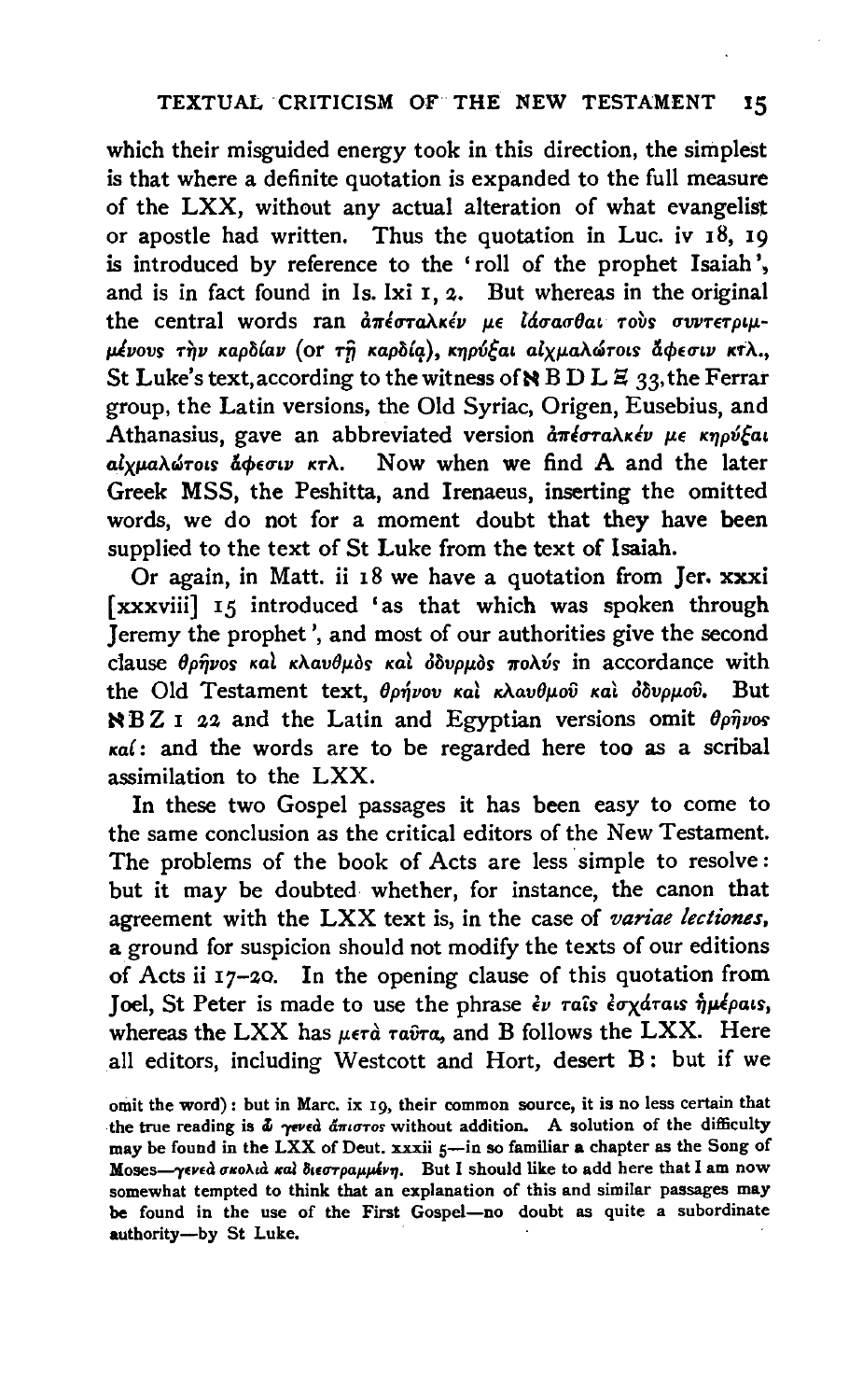rightly read  $\epsilon \nu$  rais  $\epsilon \sigma \chi$ drais  $\dot{\eta} \mu \epsilon \rho$ ais in verse 17, it is tempting to omit  $\epsilon$ v rais *nukoals*  $\epsilon$ *k* $\epsilon$ *ivals*, with D and the *de Rebaptismate* (a tract contemporary with St Cyprian), in verse 18. Still more suggestive is the agreement of  $R$  D (followed by Tischendorf) in omitting Joel's και επιφανή after ήμέραν Κυρίου την μεγάλην in verse 20.

But the influence of familiar LXX phrases will be felt even where the words are not expressly introduced as a quotation. Thus in Acts vii 30,  $\aleph$  A B C and the Vulgate present the text ώφθη αύτω έν τη έρήμω του δρους Σινα άγγελος έν φλογί πυρος βάτου. But in the LXX of Exod. iii 2 we read  $\phi \theta \eta$  of air $\hat{\phi}$  ayy $\epsilon \lambda$ os Kvplov  $\epsilon\nu$  πυρί φλογός (v. l.  $\epsilon\nu$  φλογί πυρός)  $\epsilon\kappa$  του βάτου: and consequently Codex Bezae and Codex Laudianus, with the mass of MSS and the Peshitta, write άγγελος Κυρίου instead of άγγελος in the text of Acts. A more complicated variation on the same lines is Luc. xvii 29. *k*  $\beta \rho \epsilon \xi \epsilon \nu \pi \hat{v} \rho$  *kal*  $\theta \epsilon \hat{i} \omega \rho \hat{i} \sigma \sigma \hat{v} \rho \alpha \nu \hat{v} \hat{v}$  *is the reading* of & B L, the mass of Greek MSS with the Sinai Syriac and the Vulgate, followed by the editors:  $\frac{2}{3}$  $\beta \rho \epsilon \frac{1}{2}$   $\epsilon \nu \theta \epsilon$  iov kal  $\pi \hat{v}$   $\rho$   $d\pi$ ' ovpavoi, AD and a few others:  $\ell \beta \rho \epsilon \xi \epsilon \nu \pi \hat{v} \rho \, d\pi' \, o \hat{v} \rho \alpha \nu o \hat{v}$ , the Old Latin MSS (a b e ff i lq), the Curetonian Syriac, Irenaeus and Eusebius. Of these three readings the second corresponds with the LXX of Gen. xix 24, and may be rejected at once on that ground. But the first also is a familiar Old Testament tag, as familiar as is 'fire and brimstone' to ourselves: compare Ps.  $x (xi)$  6, Ezech. xxxviii 22, and so the Apocalypse *passim.* Against the Greek evidence and the editors, we will therefore conclude without much hesitation for the originality of the last of the three alternatives,  $\zeta \beta \rho \epsilon \xi \epsilon \nu \pi \hat{v} \rho \frac{d \pi'}{d \pi}$  ovpavov.

Somewhat similar, at least in the sense that the scribal change is by way of addition only, and has left the genuine words unaltered, are the cases where an allusion is worked up into a direct historical reference, and the i's are dotted and the t's crossed for the benefit of the careless reader. So in Luc. ix *54*  James and John ask the Lord Κύριε, θέλεις είπωμεν πύρ κατα- $\beta\hat{\eta}$ vat and rov ovpavov kai ava $\lambda\hat{\omega}$ rat avrovs; The allusion to 4 Reg. i 10, 12 is unmistakeable: and it was perhaps first only as a marginal gloss that the words  $\omega$ s kal 'HA $\epsilon$ las  $\epsilon \pi o$ ino $\epsilon \nu$  made their appearance in the Gospel. But they now find place in the text of A CD and the mass of Greek MSS, in most MSS of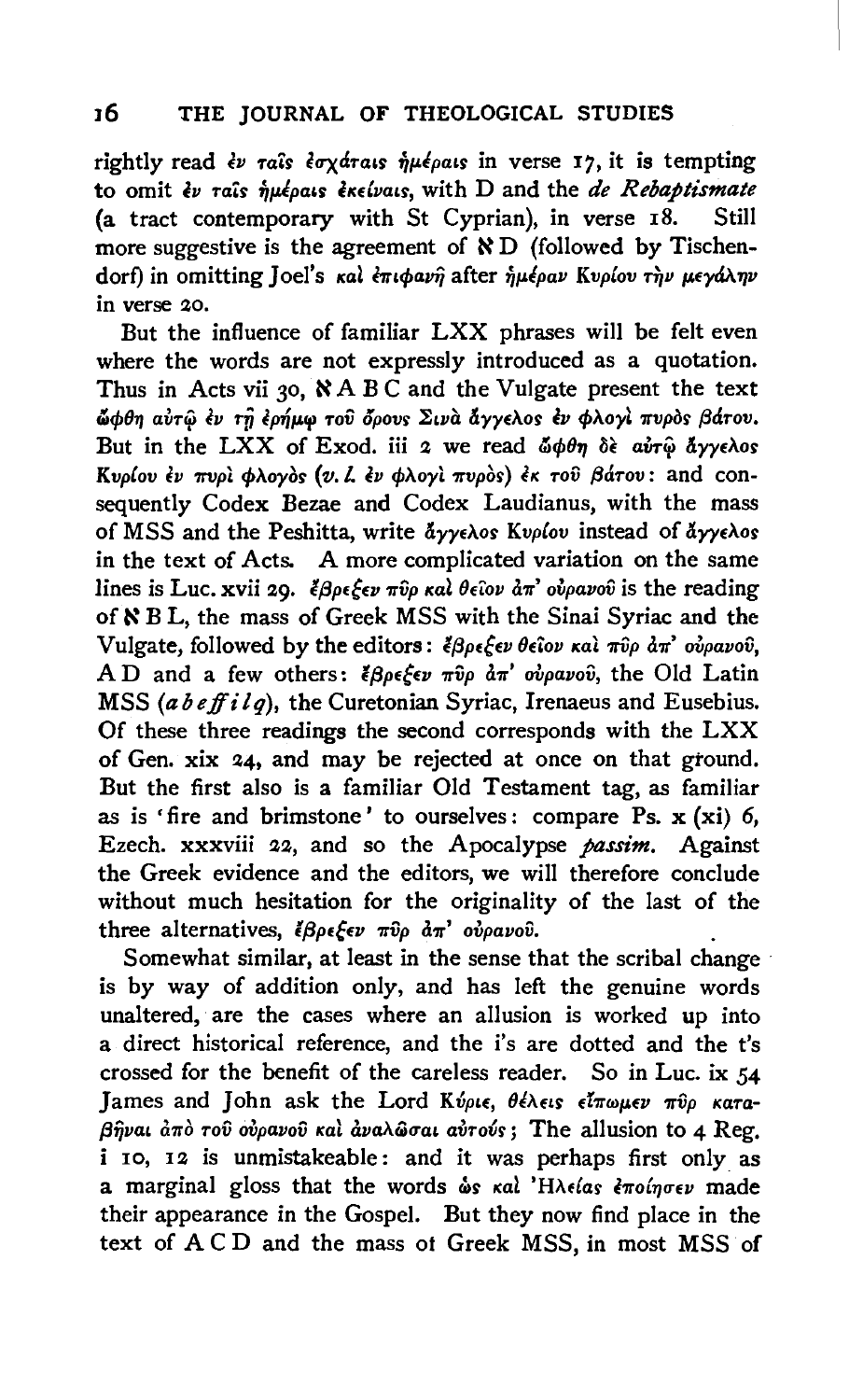the Old Latin, in the Peshitta, and in numerous Fathers from the fourth century onwards. The true reading is preserved in  $RBL \nsubseteq$  and two cursives, in two of the best Old Latin MSS *el*, in the Old Syriac, and in St Cyril.

In all these instances it is the shorter of two readings which is right : and except in the case of omissions by *lwmoeoteleuton*  or other definitely assignable cause, it may be taken as a sound general rule that a shorter reading is so far more likely to be right than a longer one. ' Colligite quae superaverunt fragmenta ne pereant' was not only a natural but a sound instinct of scribes, and especially of biblical scribes: as between a shorter and a longer text, the responsibility of omitting for good what might be genuine was obviously more serious than that of retaining for the time what might be spurious.

There remain the cases where, under the influence of the Old Testament, the very words of the New Testament writers have been modified, and brought into closer agreement with their sources. It might have been expected that reluctance would have been felt in thus altering the actual language of the sacred record: yet so strong was the impulse, that even the last words of the Lord from the Cross were not exempt from the harmonizing process. Luc. xxiii 46 appears in all the early uncials, in the Latin' and Syriac versions, and in many Fathers, in the form  $\Pi$ *drep*,  $\epsilon$ *is*  $\chi$ *εîpas σου παρατίθεμαι τὸ πνεῦμά μου*: but because Ps. xxx (xxxi) 6 runs είς χείράς σου παραθήσομαι το πνεύμά μου, the future is substituted for the present in the Gospel by L and some of the later uncials with the great mass of cursives.

Corrections like this last almost look like the result of a definite and not very early recension of which assimilation to the LXX text was one of the guiding principles : and of course wherever the variation appears to be only a relatively late one, external evidence alone would make the decision easy. But there are other and more difficult cases in which variation clearly commenced at a much remoter period, and there we welcome the help of the test of probability arising out of agreement or disagreement with the Septuagint. Reference was made in an earlier chapter<sup>1</sup> to Luc. xii 14, where  $\aleph$  BL I and the editors give τίς με κατέστησεν κριτήν ή μεριστήν έφ' ύμας; For

1 *j.* T. S. (Jan. 1909) p. 18o.

VOL. XI. c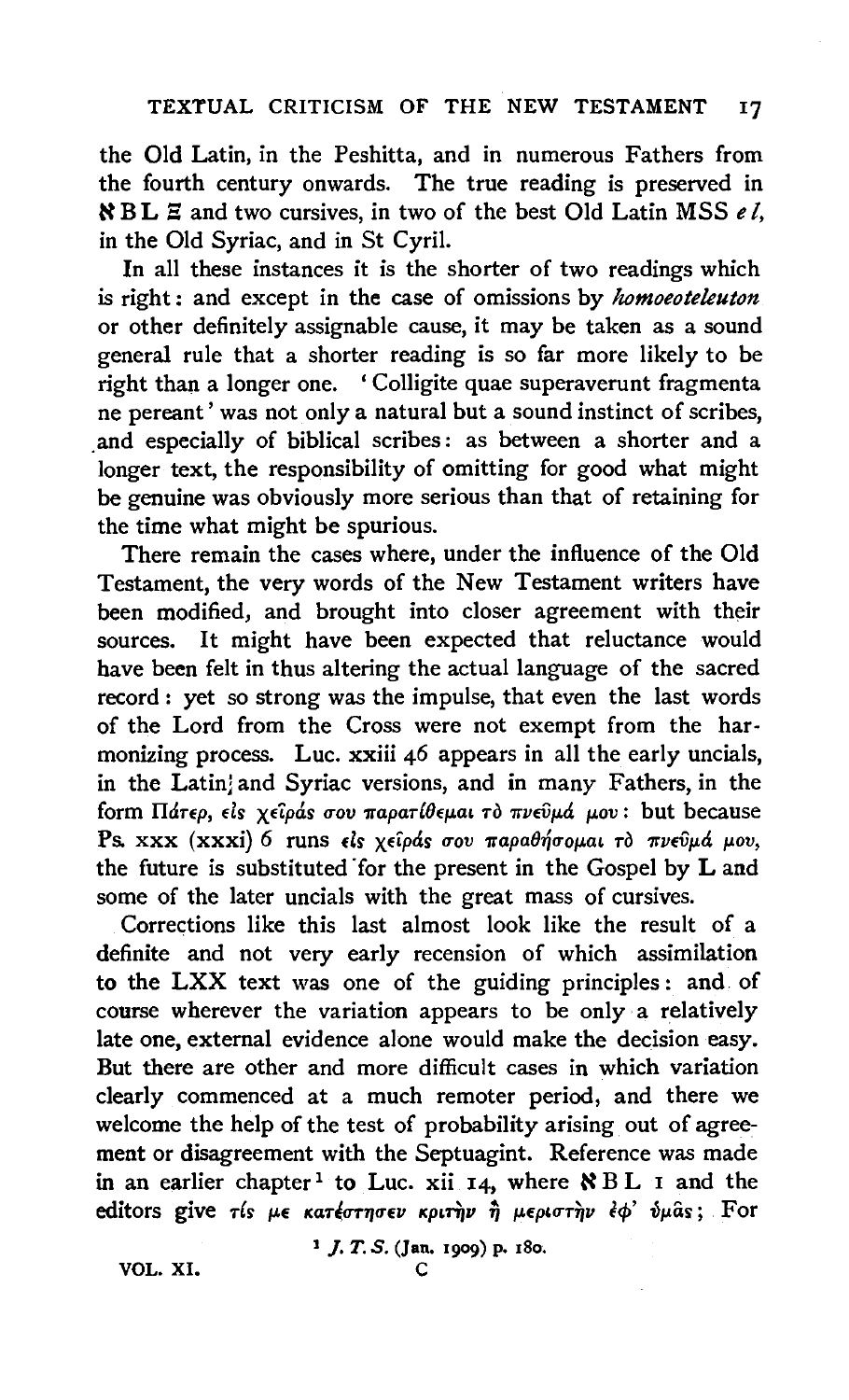# 18 THE JOURNAL OF THEOLOGICAL STUDIES

κριτην η μεριστην A and the mass of MSS have δικαστην η μεριστήν: while Marcion-Tert D *33,* the Old Syriac, and one good MS of the Old Latin *c,* give a single noun only, which on the authority of the two Greek MSS, D *33,* we shall without difficulty identify as  $\kappa \rho \iota \tau \nvert \nvert \rho$ . In this verse Westcott and Hort do not print anything in uncial type: but at least it cannot be questioned that the form of the saying suggested to scribes a parallel in Exod. ii 14 (cited in Acts vii 27, 35 and in Clem. Rom. 4)  $\tau$ *is*  $\sigma \epsilon$  *karéornosv*  $\phi_{\text{A}}$  and  $\phi_{\text{B}}$   $\phi_{\text{B}}$  and  $\phi_{\text{B}}$  and  $\phi_{\text{B}}$ . That parallel will account for the appearance of  $\delta_{\mu\alpha\sigma\tau\eta\nu}$  in A and the *Textus Receptus*, and we are left to decide between the two variants  $\kappa \rho \iota r \hat{\eta} \nu$  and  $\kappa \rho \iota r \hat{\eta} \nu \hat{\eta}$  $\mu\epsilon\rho\iota\sigma\tau\acute{\eta}\nu$ . Individual critics will estimate differently the weight of the probabilities : some may think that *homoeoteleuton* will account for the loss of the two words  $\hat{n}$  *u* $\epsilon \rho \omega \sigma \tau \hat{n} \nu$ : for myself I suspect that the shorter reading is once more right, and that the influence of the double noun in the Exodus passage suggested a double noun in the Gospel.  $\kappa \rho \iota \vec{v}$   $\hat{\eta}$   $\delta \iota \kappa \alpha \sigma \vec{v}$ , which is found in Clement of Rome, is mere tautology, due to the influence of the Lucan  $\kappa \rho \iota \tau \nrightarrow v$  on the text of Exodus: the happier effort of  $\kappa \rho \tau \gamma \gamma \eta \mu \epsilon \rho \nu \sigma \tau \gamma \nu$  would have been, on this hypothesis, suggested by the  $\mu\epsilon\rho$ loaotal of verse 13. A prudent editor might perhaps print the verse in the shape ris  $\mu \epsilon$  κατέστησεν κριτην  $[\hat{\eta}]$   $\mu \epsilon \rho_1$ - $\sigma$ *την*] *έφ' ύμ*ων;

The last and most complicated series of various readings which concern us in this chapter are those where an Old Testament source and its citation elsewhere in the New Testament may both have influenced the tradition of the text. Sometimes indeed the complication is so far simplified that the source and the parallel give the same reading. A simple case, where the sense is not affected, would be Acts iv II, where' the stone that has been set at nought  $\dot{v}\phi'$   $\dot{v}\mu\hat{\omega}\nu$  r $\hat{\omega}\nu$  olkolo $\dot{\omega}\nu\omega\nu'$  is the reading of NAB D, Origen and Didymus. But the Psalm (cxvii [ cxviii] 22), and its citations in the Gospel, have  $\delta\nu$   $d\pi\epsilon\delta$ okluavav ol olko*δομοῦντες*, and the *Textus Receptus*, representing the mass of MSS, puts  $\tau \hat{\omega} \nu$  olkooouovv $\nu \nu$  into the Acts in place of  $\tau \hat{\omega} \nu$  $o$ κοδόμων. Again, in Luc. xxiii 34 έβαλον κλήρον 'they cast the lot', which Westcott and Hort adopt with NBCDL and the mass of MSS, is the reading both of the parallels in the other two Synoptists and of the common source in Ps. xxi (xxii) 19: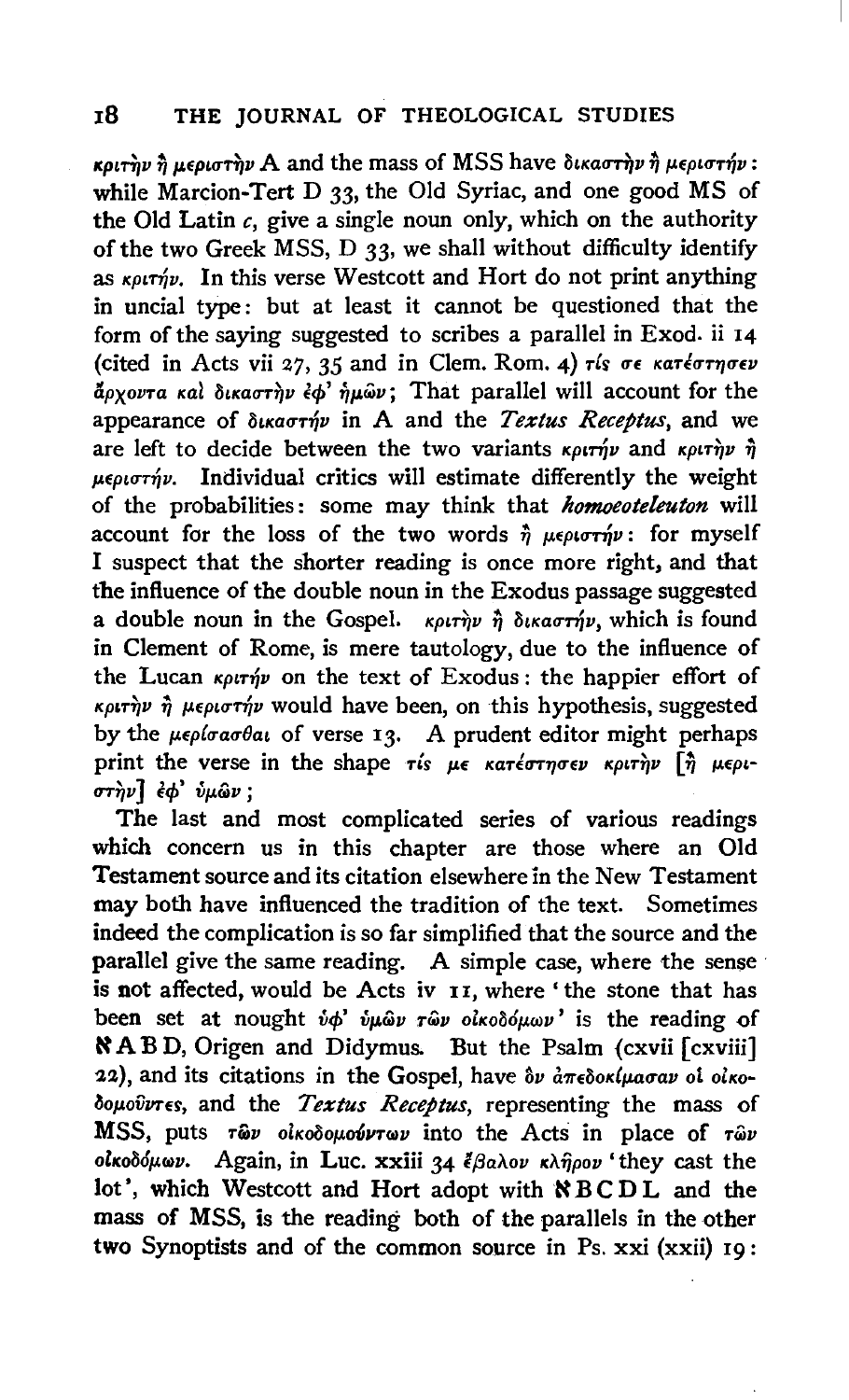$\epsilon \beta a \lambda o \nu$   $\kappa \lambda \eta \rho o \nu s$ , the reading of Tischendorf with A I 33, some of the Old Latin MSS *(aeff* against *be),* the Vulgate, and St Augustine,<sup>1</sup> has all the appearance of being a stylistic correction by St Luke himself, which scribes have attempted to harmonize away into agreement with the other biblical documents. So in another echo of the same Psalm in the Passion, according to St Matthew and according to all printed texts of St Mark the Aramaic verb  $\sigma a\beta a\chi\theta a\nu\epsilon\ell$  (Matt. xxvii 46, Marc.  $xy$  34) is interpreted, in accordance with the LXX of Ps. xxi 2, by the Greek *εγκατέλιπες*. But D in St Mark reads *&!vE(lituas,* and two Old Latin MSS, *c* and *i,* give respectively 'exprobrasti ' and 'in opprobrium dedisti': and not only so, but  $k$ , our best Old Latin MS, which had been reported as having 'dereliquisti' over an erasure, has been shewn by Prof. Burkitt to have originally given 'maledixisti'.<sup>2</sup> It is hardly conceivable that this reading is a wanton freak of scribes : and, in view of the overpowering temptation to harmonize with the dual authority of St Matthew and the Psalter, I should be prepared to accept the testimony of D and its three Old Latin allies.

The summary of the Commandments (Marc.  $x \mid 19 = \text{Matt.}$ xix 18, 19 = Luc. xviii 20: cf. Exod. xx 12-16) presents curious difficulties in the text of St Mark. St Matthew and St Luke follow Exodus closely, diverging from one another only in the order of the Commandments. St Mark agrees with them according to a few, but those some of our best, authorities-B\* I (the Ferrar group??) and the Old Syriac. All other authorities add the command  $\mu \dot{\eta}$   $d\pi$ oo $\tau \epsilon \rho \dot{\eta}$ ongs, and, in view of the impossibility of otherwise accounting for it, the addition must be considered genuine: B and the Old Syriac are therefore, it seems, not above the temptation to harmonize.<sup>3</sup> But further, an important group  $\mathbf{D} \Gamma k$  substitute  $\mu \dot{\eta}$   $\pi$ *opveions* for  $\mu \dot{\eta}$  *φoveions,* 

1 The Old Syriac appears to have the plural in all three Gospels, and cannot therefore be cited.<br><sup>2</sup> *J. T. S.* i 278. No less than six of our Old Latin Gospel MSS are, as Prof.

Burkitt points out, defective at this part : the reason of course is that St Mark comes last of the four Gospels in the ordinary Western order, and the first and last pages of a book are always the most liable to loss.<br><sup>3</sup> The Latin for  $\mu\dot{\eta}$  d<del>u</del>oortephons is in *k* ' ne abnegaveris', in *a c* ' non abnegabis'.

Have we not then in this passage of St Mark the key to the summary of the Christian *sacramentum* given in Pliny's letter to Trajan 'ne furta, ne latrocinia, ne adulteria committerent, ne fidem fallerent, ne depositum appellati abnegarent' 1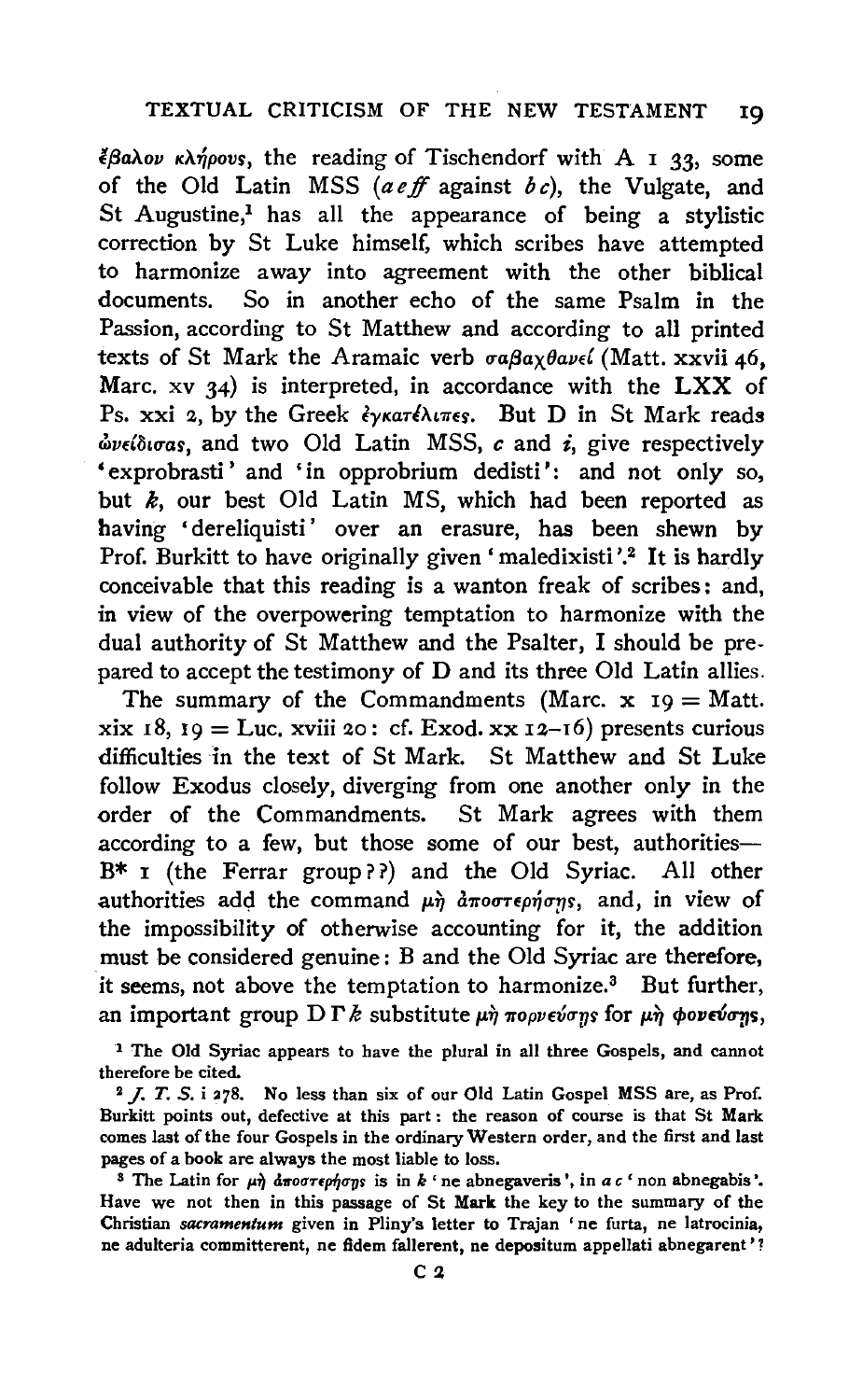*c* has both, and I omits both. It is possible that accident may account for this variation: if  $\phi$ oveύσης were miswritten πονεύσης, the neighbourhood of  $\mu$ olxevons would do the rest. But the combined testimony of  $D \, k$  can never be quite lightly treated.<sup>1</sup>

As a final example of a textual problem, difficult and at first sight insoluble on account of the action and interaction of the different Gospel and Old Testament sources, let us look at Ps. cxvii (cxviii) 26, *εύλογημένοs δ ερχόμενοs εν δνόματι Κυρίου*, and its apparent echoes in the Gospels. As used by our Lord in the lament over Jerusalem, there is no variation to record: St Luke (xiii 35), equally with St Matthew (xxiii 39), gives it in strict agreement with the Psalter. But as employed by the crowd in the triumphal entry each one of the four evangelists gives a different tum to the phrase, and in St Mark, St Luke, and St John it is not easy to arrive at the true reading. I begin by setting out Westcott and Hort's text in each case:-

Matt. xxi 9 <sup>'</sup>Ωσαννα τώ νίω Δανείδ' εύλογημένος ο ερχόμενος εν  $\delta$ νόματι Κυρίου<sup>·</sup> ώσαννα εν τοίς υψίστοις.

Marc. xi 9, 10 'Ωσαννά εύλογημένος ο έρχόμενος έν ονόματι Kvpίου· εύλογημένη ή έρχομένη βασιλεία του πατρός ήμων Δαυείδ·  $\delta$ *uavva iv* rois *v*/*iurous.* 

Luc. xix 38 Εύλογημένοs ο έρχόμενοs, ο βασιλεύς,<sup>2</sup> εν ονόματι *Kvplov εν ούρανω* είρήνη και δόξα εν ύψίστοις.

Jo. xii 13 'Ωσαννά· εύλογημένοs δ έρχόμενοs έν δνόματι Κυρίου, και *6* fiauLAEVS *TOV* 'Iupa~A.

(1) In St Matthew the text is without variation, and the LXX of Ps. cxvii is strictly followed. The other evangelists diverge in more or less degree from the Psalm, and in proportion as they do so variations multiply. (2) Of these in St Mark there is none that need be cited, save that *k* gives the abbreviated form 'benedictus qui venit in regnum patris nostri David '. It is true that accidental omission of the words *δνόματι* . . . ερχομένη at any point in the ancestry, Latin or Greek, of *k* would account for this reading: but it gives such an admirable sense,  $\epsilon \dot{\nu} \lambda o \gamma \mu \epsilon \nu o s$  $\delta$  *έρχόμενος εν βασιλεία του πατρ*ός ήμων Δανείδ, and the ordinary

<sup>1</sup> It is worth noting, as a contribution to the criticism of the Codex Bezae, that in the two variations last discussed, Marc.  $xv$  34 and x 19, it is the Greek only of D which goes with *k* : the Latin has the ordinary reading.<br><sup>2</sup> With marginal alternatives  $\delta \dot{\epsilon} \rho \chi \phi \mu \epsilon \nu \sigma s \beta \alpha \sigma \lambda \epsilon \nu \delta s$  or simply  $\delta \beta \alpha \sigma \lambda \epsilon \nu \delta s$ .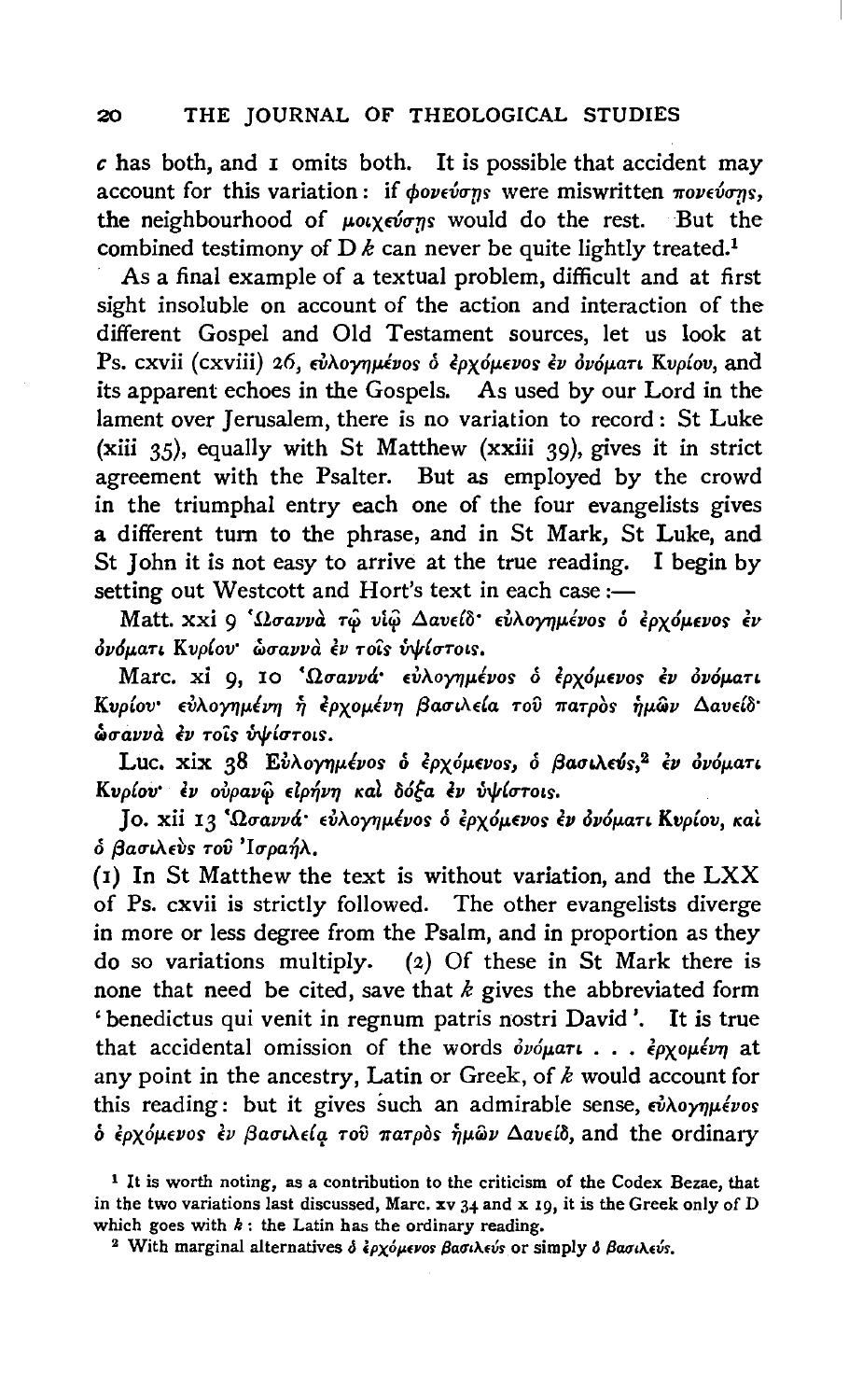reading could so easily have grown out of it, once the inevitable addition of  $\partial \nu \partial \mu$ art Kvpiov was made after  $\partial v$ ,<sup>1</sup> that the more I study it the more I gain impression of its superior originality.  $(3)$  In St Luke there are no less than five variant readings:-

- (a) εύλογημένος ο βασιλεύς *ει\** 
	-
- (b) εύλογημένος δ βασιλεύς έν δνόματι N<sup>\*</sup> H 69 Origen Kvp{ov
- (c)  $\epsilon$ υλογημένος ο ερχόμενος βασιλεύς  $\aleph$ <sup>c</sup> A L most Greek MSS εν δνόματι Κυρίου
- (d)  $\epsilon\dot{\nu}$ λογημένος ο έρχόμενος, ο βασι- Β λεύς, εν ονόματι Κυρίου
- (e)  $\epsilon\dot{\nu}$ λογημένοs ο έρχόμενοs εν ονόματι D most Old Latin MSS Kvρίου, εύλογημένος ο βασιλεύς

The Vulgate and Syriac versions support  $(c)$  or  $(d)$ : Tischendorf adopts  $(b)$ , Westcott and Hort  $(d)$ . I confess to a suspicion that once more the shortest reading is not improbably also the most original. *e* is, where *k* fails us, the best representative of the African Latin: *l* is a MS which comes from the same neighbourhood as  $e-e$  was found at Trent,  $l$  is connected with Aquileia-but it is more unequal than *e,* its value being almost entirely confined to the third and fourth Gospels.<sup>2</sup> If we assume  $(a)$  as the original reading, the rest can all be deduced from it as different combinations with the text of the Psalm.<sup>3</sup>  $(4)$  In St John the variations are less serious, but a new complication is caused by the fact that the two Old Latin authorities whose text approved itself in St Luke again shew omissions but differ from one another in the words which they omit: *e* omits  $\epsilon v$   $\delta v \delta \mu$ aru Kvplov, l omits  $\delta$  βασιλεύς του 'Ισραήλ. Besides this the καί is omitted by the Latin and Syriac witnesses and most of the Greek. Again the claims of a shorter reading seem preferable, and I would suggest tentatively  $\epsilon \hat{v} \lambda o \gamma \eta \mu \epsilon \nu o s$   $\epsilon \rho \gamma o \mu \epsilon \nu o s$  [  $\delta$ ] βασιλεύς του Ίσραήλ.

The readings here recommended are, it will be noted, the

<sup>1</sup> The reader must be reminded that the iota adscript or subscript does not appear in early MSS: βασιλεία and βασιλεία would not be distinguished from one another.<br>2 My knowledge of both the value and the limitations of  $l$  I owe to Prof. Burkitt:

but I cannot lay my hand upon the reference.

<sup>8</sup> The concluding words of St Luke as given in the editions,  $\dot{\epsilon}$ ν ούραν $\hat{\omega}$  είρήνη •al 8ofa Ell *v!f!luTo•s,* hardly give a tolerable sense.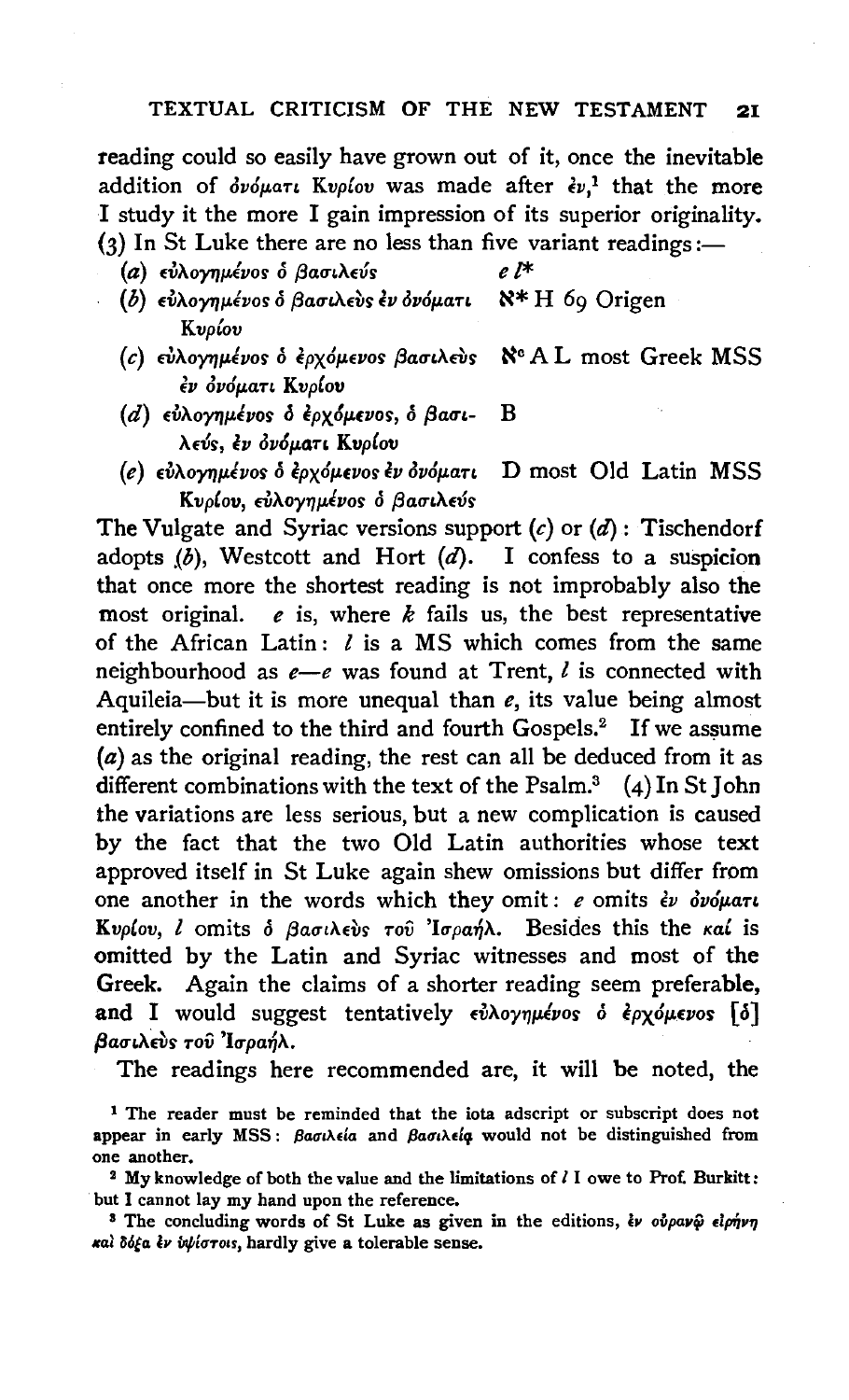## 22 THE JOURNAL OF THEOLOGICAL STUDIES

teadings of the 'African' Latin-of *k* in St Mark, of *e I* in St Luke, of *e* in St John-unsupported by any other authorities: and if they are right, no more eloquent testimony could be rendered to the value of this version. But are they right ? I should like to submit two considerations which seem to me to reinforce the textual evidence on which in the preceding paragraph the hypothesis of their correctness has been based.

In the first place the circumstances of the Triumphal Entry must almost inevitably have brought to recollection the prophecy of Zechariah (ix 9: quoted in Matt. and Jo.) *lδού ο βασιλεύς σου lpxera( uoL a!KaLoi; Kal uc6(wv, avToi; 1tpq,b1; KaL f.m{je{jYfKWi;* f.1tl. *{J1to-* (*v*γιον και πώλον νέον. And the presence of the title ο βασιλεύς in three out of the four reports of the scene-and though St Matthew has not got the word, he has replaced it by an equivalent reference to the Davidic Sonship-seems at least to imply that Psalm cxvii cannot account for the whole of the thought that was in the minds of the spectators.<sup>1</sup> In the second place these revised and abbreviated readings, by concentrating the cry of the multitude, as represented in the last three evangelists, upon the kingship, give us surely a much more intelligible background to the charge brought against our Lord by the chief priests at the judgement-seat of Pilate : all four accounts (Matt.  $\bar{x}$ xvii II = Marc. xv  $\bar{x}$  = Luc. xxiii  $\bar{x}$  = Jo. xviii 33) reproduce Pilate's opening interrogatory in identical words  $\Sigma \dot{v}$  *et*  $\delta$  *Baouletos rlJv 'Iov3a(wv* ;

The dominating note of our treatment of these parallel passages has been the assumption that comparison of a wellknown verse in the Psalms and in St Matthew would exercise upon early scribes of the other Gospels an irresistible force in the direction of harmonizing uniformity. The result may appear, at first sight, startling : but if the assumption has in any way justified itself, the moral of the importance of the LXX to the student of the text of the New Testament needs no further words to point it.

<sup>1</sup> The seventeenth of the Psalms of Solomon is well worth comparing here.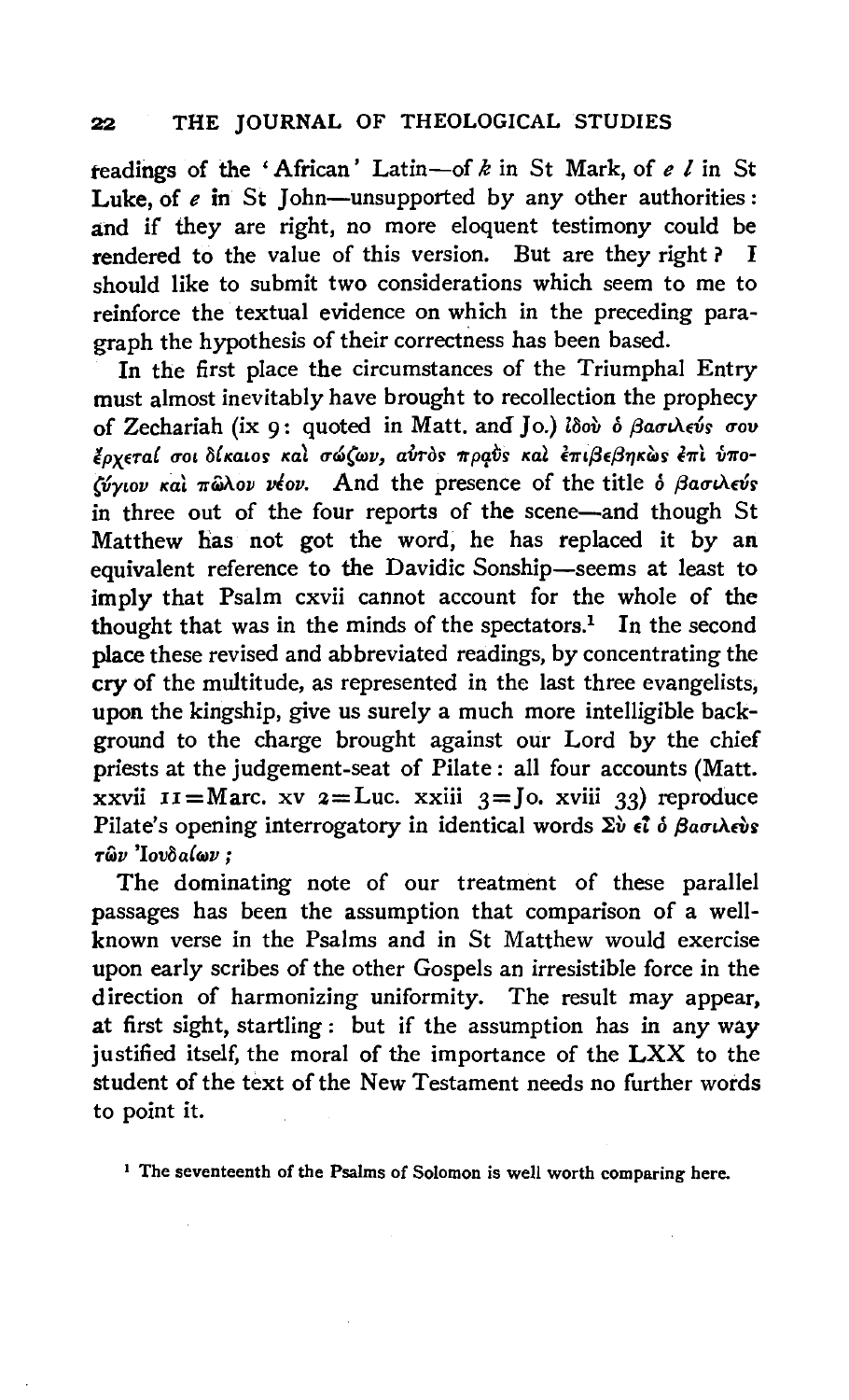## NOTE ON ROMANS XV 19 μέχρι του Ιλλυρικού.

THE following note has been put together out of the materials collected in Marquardt *Römische Staatsverwaltung* iv 141 sqq. (in the French translation ix 171 sqq.), and Mommsen *Corpus Inscriptionum Latinarum* Ill i pp. 279, 28o. It may be found useful in supplementing the information given in the commentaries on St Paul *ad loc.* 

Illyricum was a general name for the districts inhabited by Illyrians or people of Illyrian race; even when the first skeleton organization was given to it by the Romans in 167 B.c., it is called Illyricum, not Illyria (Liv. xlvi 26). Whether or no it originally covered as wide a ground, at any rate by the time of the Christian era the term was applicable to the whole country from the Alps eastwards to the mouth of the Danube and southwards to the Adriatic.

Augustus divided Illyricum, which had hitherto formed one unit of government, into three separate provinces (and this triple division remained unaltered thoughout the first century):—

(r) The eastern and south-eastern parts were made into the province Moesia not later than A. D. 6.

( 2) Northern or Lower Illyricum became the province Pannonia in A. D. 10.

(3) The original nucleus which was now all that was left of the old Illyricum was technically 'Upper Illyricum ', *superior provinda Illyricum.* But the awkwardness of this name, and the liability to confusion with the larger sense of Illyricum, soon brought about in practice the use of a separate name-parallel to Moesia and Pannonia-namely Dalmatia. Tacitus and Josephus use Dalmatia: Dio Cassius uses Illyria down to the time of Augustus, Dalmatia after Augustus. St Paul uses the same name, and doubtless in the same sense for the province of Upper Illyricum, in the Pastoral Epistles:  $2$  Tim. iv 10 T( $\tau$ os  $\epsilon$ )s  $\Delta$ *aλματίαν.* 

But though these three names of Moesia, Pannonia, Dalmatia, now stood for separately organized provinces, there remained more than one link which bound them still officially together : and between the dates when the single province of Illyricum was divided up by Augustus, and the date when Diocletian or his successors grouped various provinces into the diocese of Illyricum and various dioceses into the Prefecture of Illyricum, the phrase had a continuous political history as applied to the three provinces as a whole. Tacitus writes that news came ' ex Illyrico iurasse Dalmatiae ac Pannoniae et Moesiae legiones' *(Hist.* i 76), and even employs the phrases 'Illyrici exercitus ', 'Illyrici legiones '. Similarly in inscriptions we find 'in lllyrico ' used in a sense that covers any one of the three provinces. In finance especially the union of the